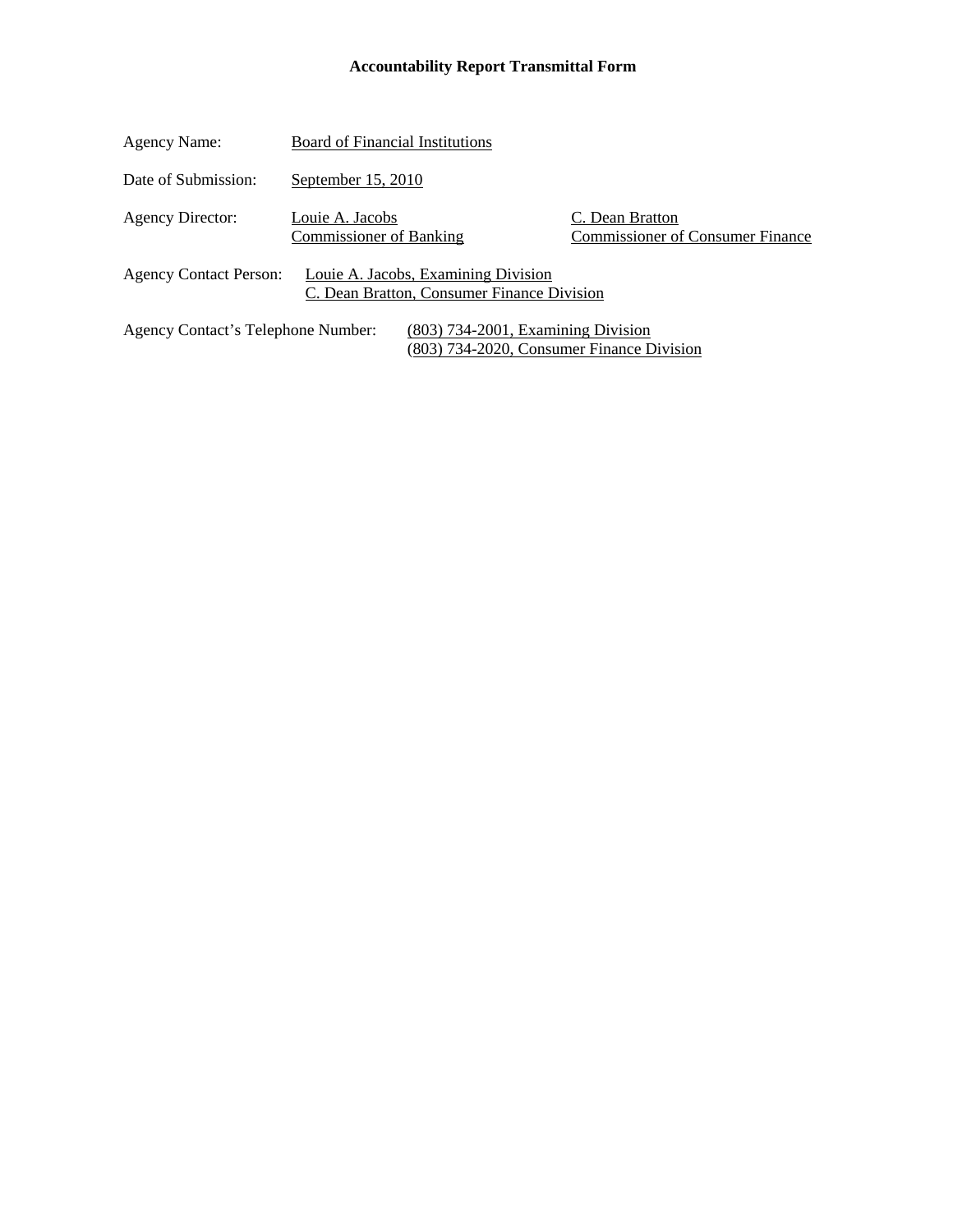# STATE BOARD OF FINANCIAL INSTITUTIONS

## ANNUAL ACCOUNTABILITY REPORT

FY 2009-2010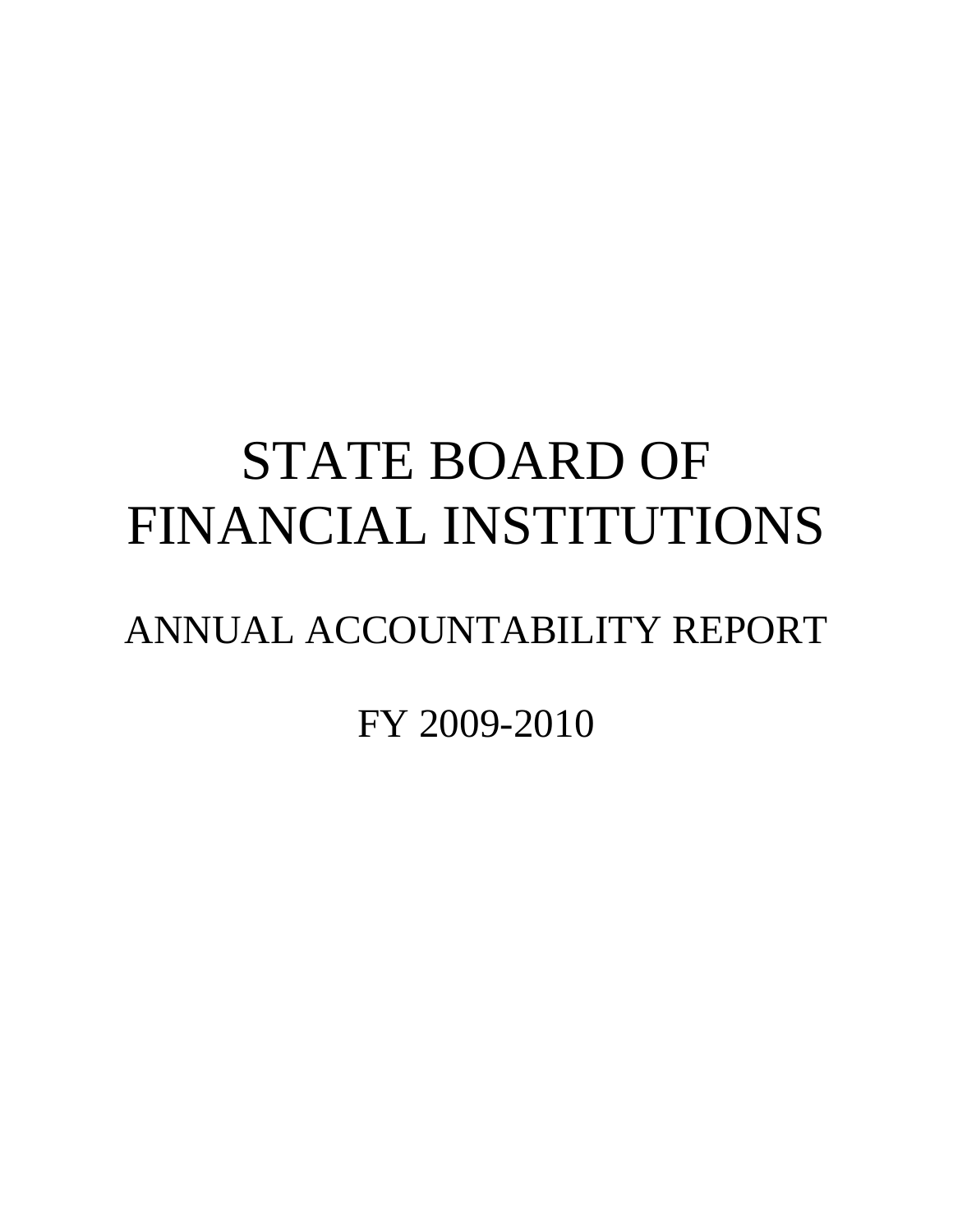## **STATE BOARD OF FINANCIAL INSTITUTIONS ANNUAL ACCOUNTABILITY REPORT 2009-2010**



## **EXECUTIVE SUMMARY**

The State Board of Financial Institutions supervises financial institutions under its jurisdiction. This supervision is handled through its two divisions - the Bank Examining Division and the Consumer Finance Division. The oversight includes the promulgation of regulations and instructions relating to the supervision of financial institutions, as well as the consideration of applications for new banks, trust companies, savings and loan associations, savings banks, credit unions, non-depository mortgage lenders and their loan originators, consumer finance licenses, deferred presentment licenses, and regular check cashing licenses, and the consideration of applications for branches of banks, savings and loan associations, savings banks, credit unions, and trust companies.

#### **Mission Statement and Values**:

The mission of the Board of Financial Institutions is to serve the citizens of the State of South Carolina by preserving a sound State chartered financial community and protecting the borrowing public by ensuring that the state banking and consumer finance laws and regulations are followed. To this end, the State Board of Financial Institutions is responsible for the supervision, licensing and examination of all State chartered banks, savings and loan associations, savings banks, credit unions, trust companies, development corporations, non-depository mortgage lenders and their loan originators, consumer finance companies, deferred presentment companies, and regular check cashing companies.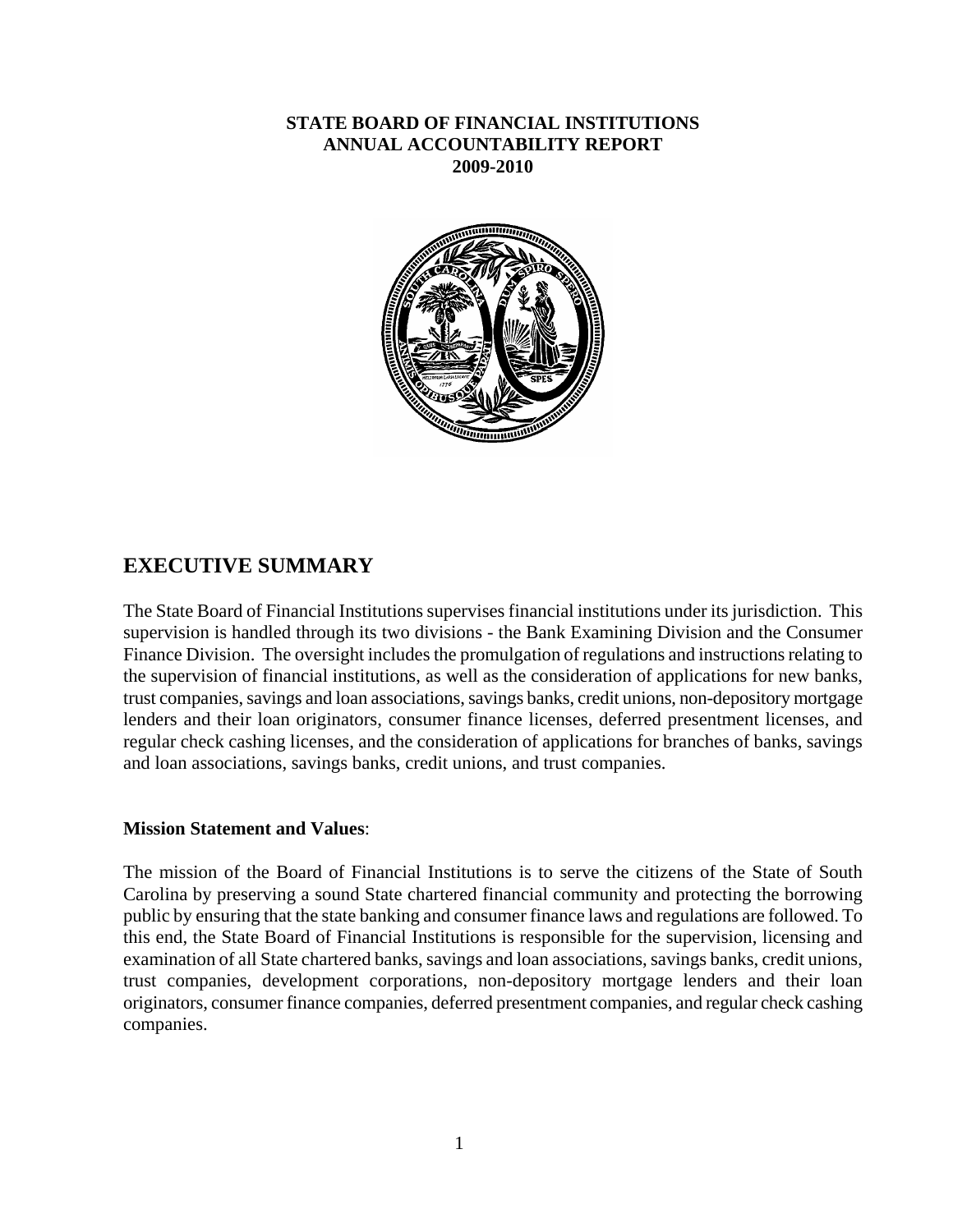## **Major Accomplishments:**

## Bank Examining Division

In addition to meeting the statutory requirements for the establishment and supervision of statechartered banks, savings and loan associations, savings banks, and credit unions, the Examining Division has identified several significant accomplishments in FY 2010. A review of capital adequacy, earnings, and past due and nonaccrual loans was performed quarterly on all banks, and the reviews were utilized to determine supervisory strategies. All examinations of financial institutions were completed within the time frames required by law. In addition to on-the-job training in the field, several examiners were sent to Federal Deposit Insurance Corporation sponsored schools. Two examiners also attended the Graduate School of Bank Investments and Financial Management at the University of South Carolina. The Division continuously reviewed and solicited ideas through staff meetings on ways to improve operations without compromising the mission of the agency. There were no bank failures during the year, and in the last 30 years, there have been only two failures of institutions regulated by the Board of Financial Institutions.

## Consumer Finance Division

The key goal of the Consumer Finance Division is to proficiently supervise the licensing and examination of all non-depository mortgage lenders and their loan originators, consumer finance companies, deferred presentment services, check cashing services, and mortgage lenders/servicers and their respective mortgage loan originators.

The division issued 216 consumer finance licenses (154 in state, 62 out of state) and 77 deferred presentment/check cashing licenses, for a total of 293 new licenses. The division also examined 2,588 licensees for compliance with state law and regulation. This examination involved auditing 1,573 consumer lending branch locations and 1015 deferred presentment branch locations, representing 87% of total licensees.

Each applicant was subjected to a background investigation to determine financial responsibility, character, experience, and general fitness: to warrant belief that the business would operate lawfully, honestly, fairly, and efficiently.

As of January 1, 2010, Act #67 effectively amended Title 37, which required the licensing of mortgage lenders/servicers, mortgage branch locations, and mortgage loan originators. The implementation of the mortgage lending database was successfully completed on time, as required by statute. The database officially went live for South Carolina on January 3, 2010. We have received over 3000 applications, consisting of 313 mortgage lender/servicer applications, 449 mortgage branch locations, and 2,509 mortgage loan originator applications.

The investigation process, with the introduction of mortgage lending licensing, included certification of pre-licensure courses, federal and state testing, fingerprinted background checks, verification of surety bonds, and validation of continuing education requirements.

As of February 1, 2010, Act #78 effectively amended Title 34, Chapter 39-175, requiring the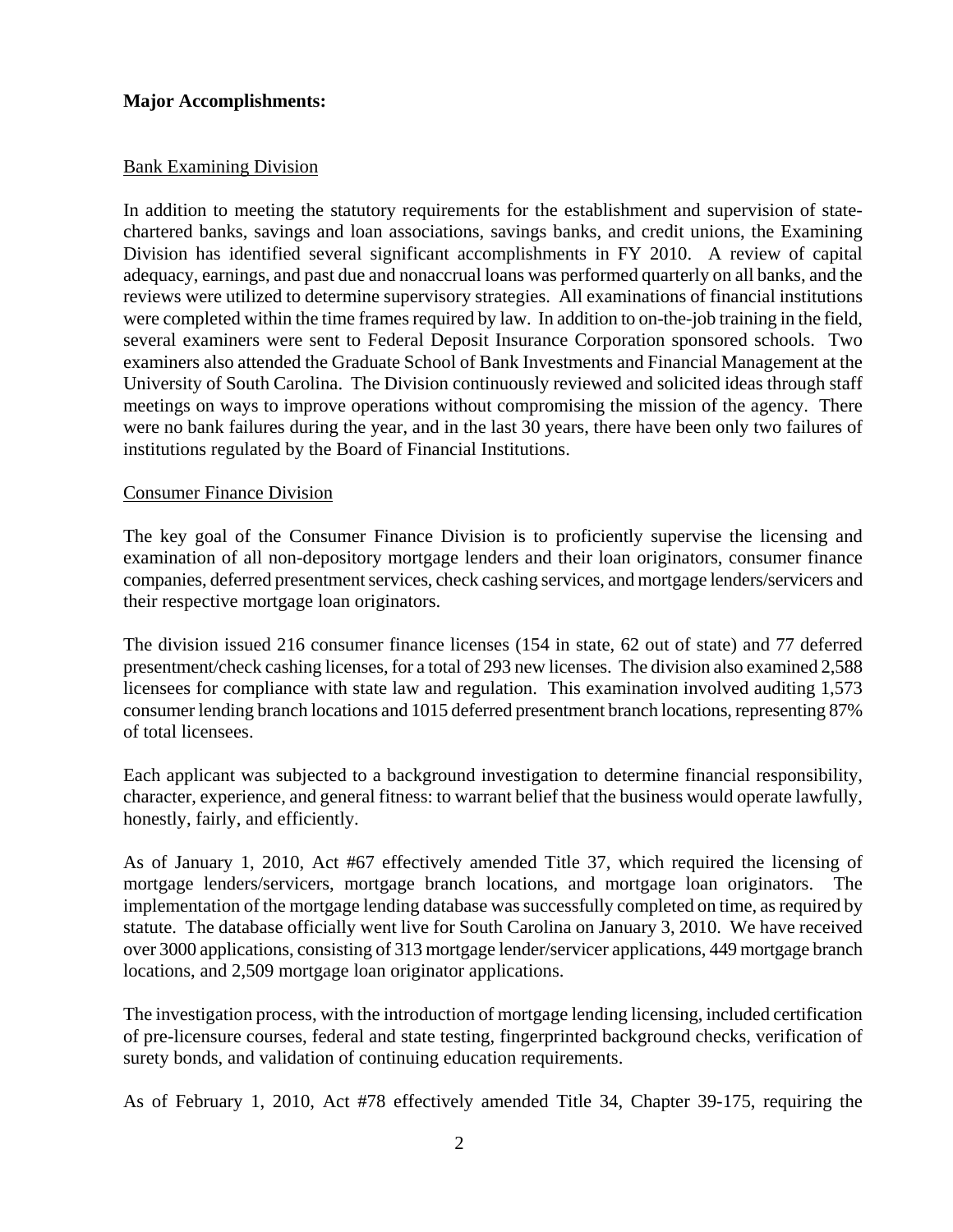implementation of a real-time internet accessible database for deferred presentment providers to verify if a person had a transaction outstanding. The implementation was successfully completed on time, as required by statute. The database went online 12:01 AM(EST) on February 1, 2010.

| <b>Expected Results</b>                            | <b>Output Measures</b>                |  |  |
|----------------------------------------------------|---------------------------------------|--|--|
| Process completed applications within<br>$\bullet$ | Applications processed within 30 days |  |  |
| 30 days from receipt<br>$90\%$                     | from receipt<br>100%                  |  |  |
|                                                    | Number of licenses issued<br>293      |  |  |
| • Perform examinations within time frame           | • Examinations performed within time  |  |  |
| $100 \%$<br>required by law                        | frame required by law<br>$100\%$      |  |  |
| Investigate and resolve complaints<br>$\bullet$    | • Complaints received and completed   |  |  |
| within 30 days from receipt<br>$80\%$              | within 30 days<br>$95\%$              |  |  |

## **Key Strategic Goals:**

The key goals of the agency are to ensure that procedures are in place to adequately monitor the safety and soundness of financial institutions under the Board's jurisdiction, to ensure that statutory responsibilities are met, and to ensure that the interests of the citizens of the State are protected. The agency strives to keep abreast of changes in financial products and services in order to conduct thorough and comprehensive examinations. The Chairman, Board members, and the directors of the two divisions are the key participants in the planning process. Programs and procedures are periodically reviewed and measures are implemented to address changes in the financial industry and the economic environment.

## **Key Strategic Challenges:**

The directors of the agency strive to take advantage of all opportunities available to achieve success in fulfilling the agency's mission and achieving its strategic goals. Since having a competent and effective staff is crucial to fulfilling the mission of the agency, the directors seek new opportunities for staff development, effective recruitment procedures, and diversity in the workforce. The Board's major strategic challenge is to maintain a competent workforce. Because of the travel required for the agency's examiners, attracting and retaining competent employees is a major challenge. Major barriers consist of reduction in funding sources and competition from other employers for experienced workers. In addition, the increasing complexity of financial products requires more training and more detailed review. The directors continually evaluate the strategic challenges the agency faces and alter the agency's plans accordingly.

## **Use of Accountability Report:**

The accountability report is used as a self-assessment tool that allows management to identify its strengths and the opportunities for improvement. Management is able to focus on the goals of the agency, develop an action plan for meeting the goals, communicate these goals to the staff, and implement strategies for meeting the goals. This process leads to an overall improvement in organizational performance.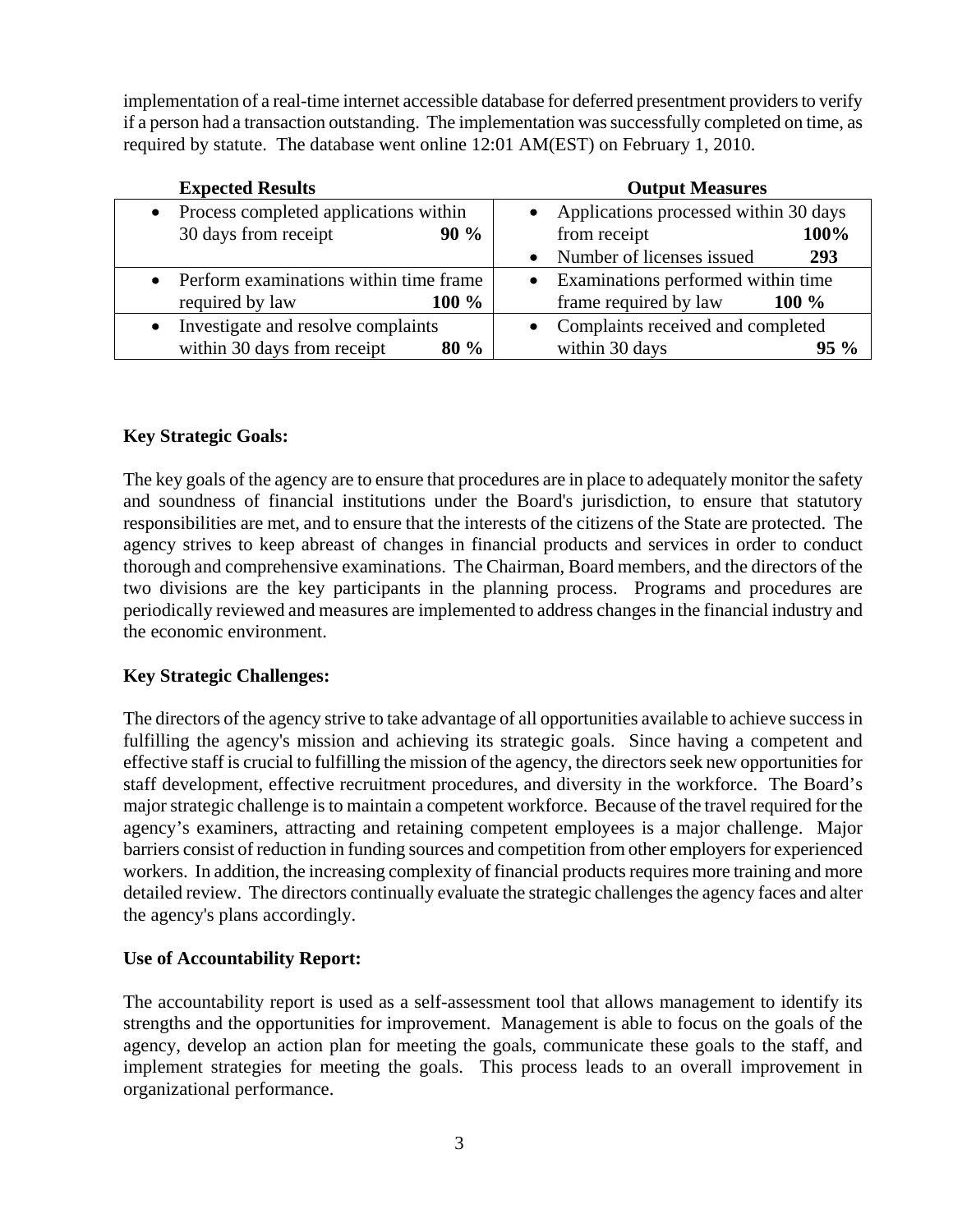## **ORGANIZATIONAL PROFILE**

- The agency's main service is to preserve a sound State chartered financial community and protect the borrowing public. Major products offered by the Board are licenses/charters to operate banks, savings and loan associations, savings banks, credit unions, trust companies, mortgage lenders and their loan originators, consumer finance companies, deferred presentment companies, and check cashing companies. In addition to the licenses, the agency evaluates and monitors the condition of the institutions and determines compliance with applicable statutes and regulations.
- The citizens of South Carolina, the Legislature, and the Governor are the key customers of the Board of Financial Institutions. Regulated institutions are secondary customers of the Board. The Board's customers expect that the Board will ensure the safety of deposits and protect the borrowing public by ensuring that the state banking and consumer finance laws and regulations are followed.
- The Board's key stakeholders are the taxpayers of South Carolina.
- Since the agency is a regulatory agency that provides services to its customers, the employees of the Board are the key suppliers. Other regulatory agencies such as the Federal Deposit Insurance Corporation and the Federal Reserve Bank are the agency's partners.
- Offices of the Board are located in Columbia, but employees travel throughout the State examining institutions under the Board's jurisdiction.
- The Board has 2 unclassified and 44 classified full-time positions.
- The Board is governed by the Laws and Regulations of the State of South Carolina. The Board is also governed by Federal acts such as the Americans with Disabilities Act and the Family and Medical Leave Act and by regulations of Federal agencies such as the Occupational Safety and Health Administration and the U.S. Department of Labor.
- The major system of performance improvement involves obtaining feedback from employees and customers. Cross training and rotational assignments are also used to improve performance.
- The State Board of Financial Institutions consists of an eleven member board that meets monthly. The State Treasurer is the Chairman and ex officio member. The Governor appoints the other ten members with the advice and consent of the Senate. The Commissioner of Banking heads the Examining Division, which examines and supervises State chartered banks, trust companies, savings and loan associations, savings banks, credit unions, and development corporations. The Consumer Finance Commissioner heads the Consumer Finance Division, which examines and supervises non-depository mortgage lenders and their loan originators, consumer finance companies, deferred presentment companies, and check cashing companies.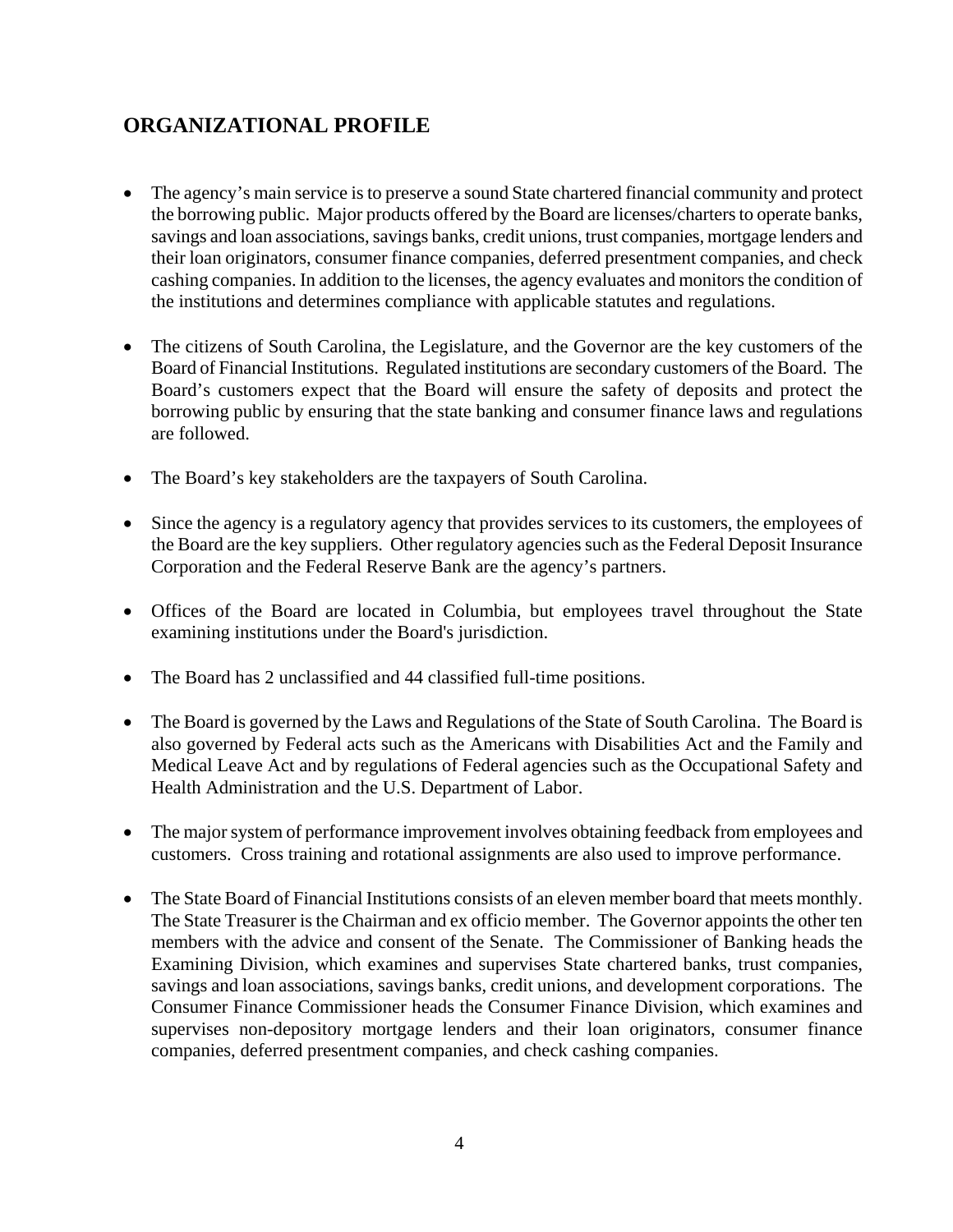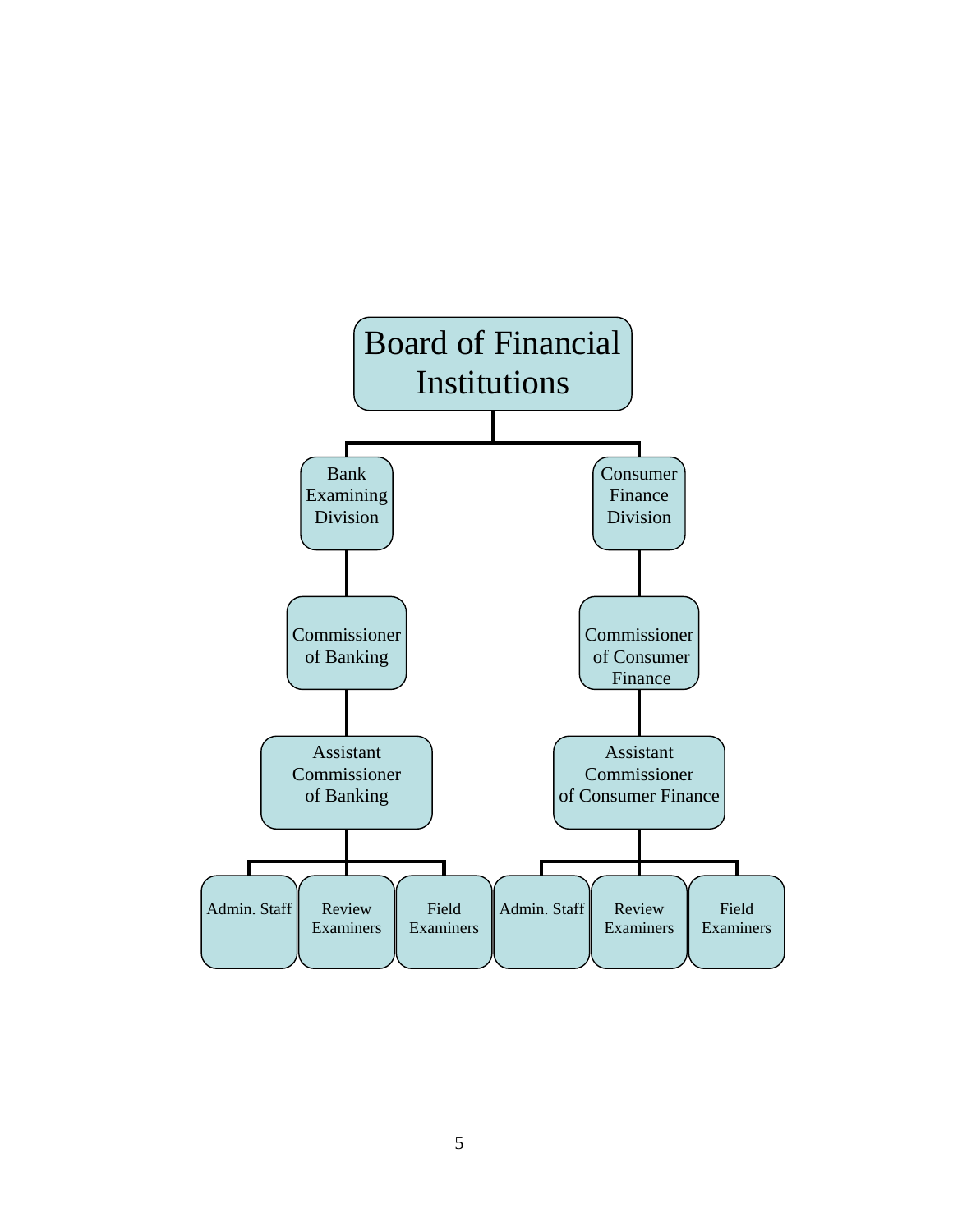The following table presents the agency's expenditures for Fiscal Years 08-09 and 09-10 and the appropriations for Fiscal Year 10-11. The agency's operations are funded by fees received from institutions under its supervision.

|                                          | 08-09 Actual Expenditures |                         |                    | 09-10 Actual Expenditures      | 10-11 Appropriations Act |                                |
|------------------------------------------|---------------------------|-------------------------|--------------------|--------------------------------|--------------------------|--------------------------------|
| <b>Major Budget</b><br><b>Categories</b> | <b>Total Funds</b>        | General<br><b>Funds</b> | <b>Total Funds</b> | <b>General</b><br><b>Funds</b> | <b>Total Funds</b>       | <b>General</b><br><b>Funds</b> |
| Personal Service                         | 1,846,755                 |                         | 1,859,350          | $\theta$                       | 2,535,368                | 0                              |
| <b>Other Operating</b>                   | 481,010                   |                         | 528,751            | $\theta$                       | 796,209                  | 0                              |
| Special Items                            | $\theta$                  |                         | $\Omega$           | $\Omega$                       |                          | 0                              |
| Permanent                                | $\Omega$                  | $\theta$                | $\Omega$           | $\theta$                       |                          | $\theta$                       |
| Improvements                             |                           |                         |                    |                                |                          |                                |
| Case Services                            | $\Omega$                  | 0                       | $\Omega$           | $\theta$                       | $\Omega$                 | $\theta$                       |
| Distributions to                         | $\Omega$                  | $\Omega$                | $\Omega$           | $\theta$                       |                          | $\Omega$                       |
| Subdivisions                             |                           |                         |                    |                                |                          |                                |
| <b>Fringe Benefits</b>                   | 512,102                   | $\Omega$                | 521,978            | $\theta$                       | 737,498                  | $\Omega$                       |
| Non-recurring                            |                           | 0                       |                    | $\theta$                       |                          | $\theta$                       |
| <b>Total</b>                             | 2,839,867                 |                         | 2.910.079          | $\overline{0}$                 | 4.069.075                | $\mathbf{0}$                   |

**Base Budget Expenditures and Appropriations**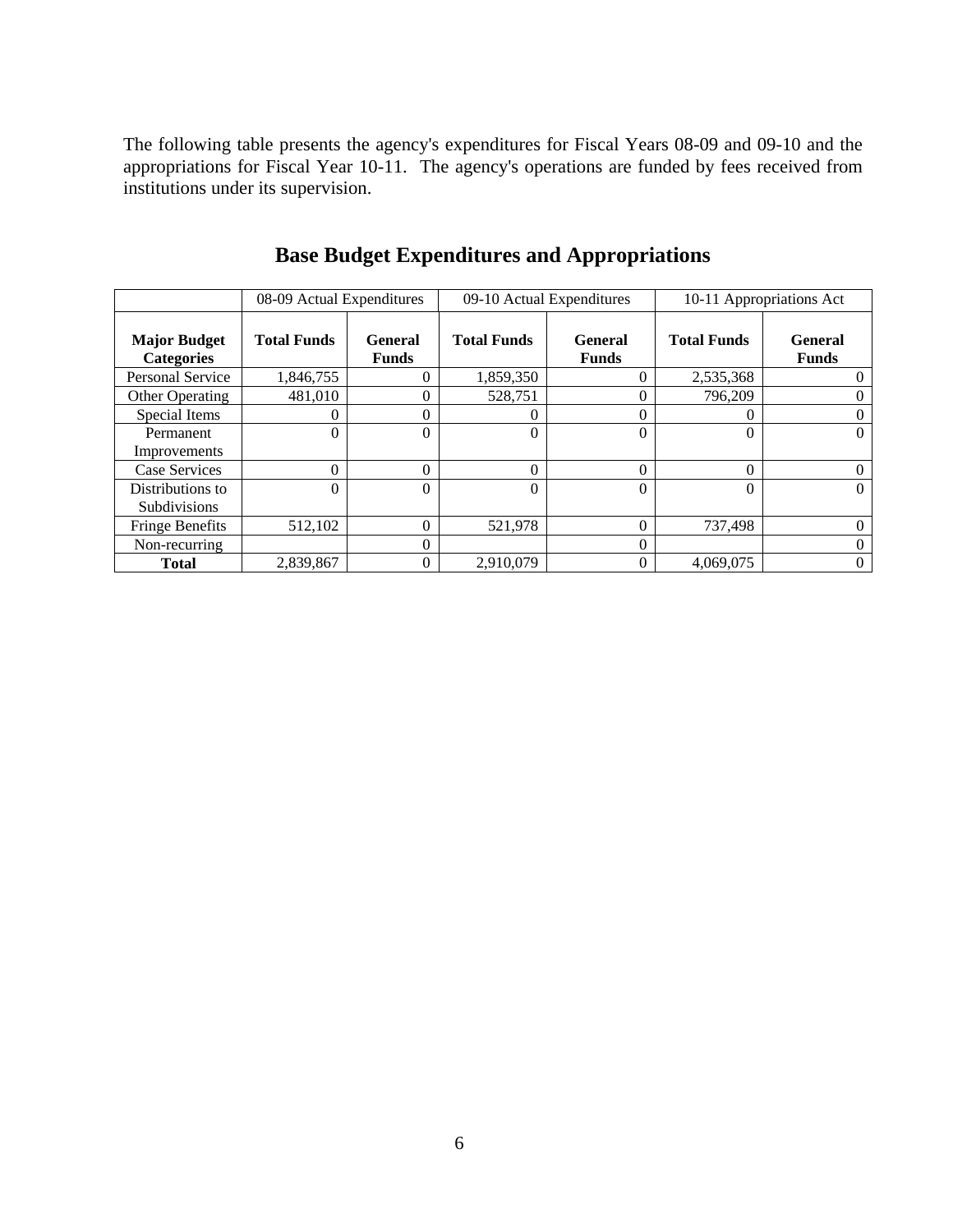## **Major Program Areas**

| Program<br>Number and<br>Title<br>05000000<br>Bank<br>Examining | Major Program Area<br>Purpose<br>(Brief)<br>The division examines<br>and supervises State<br>chartered banks, trust<br>companies, savings and<br>loan associations,<br>savings banks, credit<br>unions, and<br>development<br>corporations.                                         | FY 08-09<br><b>Budget Expenditures</b><br>State:<br>Federal:<br>Other: \$1,628,163<br>Total: \$1,628,163<br>% of Total Budget: 57 | FY 08-09<br><b>Budget Expenditures</b><br>State:<br>Federal:<br>Other: \$1,675,063<br>Total: \$1,675,063<br>% of Total Budget: 57 | <b>Key Cross</b><br>References<br>for Financial<br>Results<br>Figure 7.3-<br>$\mu$ (page 25) |
|-----------------------------------------------------------------|-------------------------------------------------------------------------------------------------------------------------------------------------------------------------------------------------------------------------------------------------------------------------------------|-----------------------------------------------------------------------------------------------------------------------------------|-----------------------------------------------------------------------------------------------------------------------------------|----------------------------------------------------------------------------------------------|
| 10000000<br>Consumer<br>Finance                                 | The division supervises<br>the licensing and<br>examining of all non-<br>depository mortgage<br>lenders and their loan<br>originators, consumer<br>finance companies,<br>deferred presentment<br>services and check<br>cashing services<br>licensed under Title 34<br>and Title 37. | State:<br>Federal:<br>Other: \$1,193,072<br>Total: \$1,193,072<br>% of Total Budget: 42                                           | State:<br>Federal:<br>Other: \$1,216,956<br>Total: \$1,216,956<br>% of Total Budget: 42                                           | Figure 7.3-<br>$\overline{2}$<br>(page 25)                                                   |

Below: List any programs not included above and show the remainder of expenditures by source of funds:

## Administration

| Remainder of Expenditures: | State:               | State:               |
|----------------------------|----------------------|----------------------|
|                            | Federal:             | Federal:             |
|                            | Other: \$18,632      | Other: \$18,060      |
|                            | Total: \$18,632      | Total: \$18,060      |
|                            | % of Total Budget: 1 | % of Total Budget: 1 |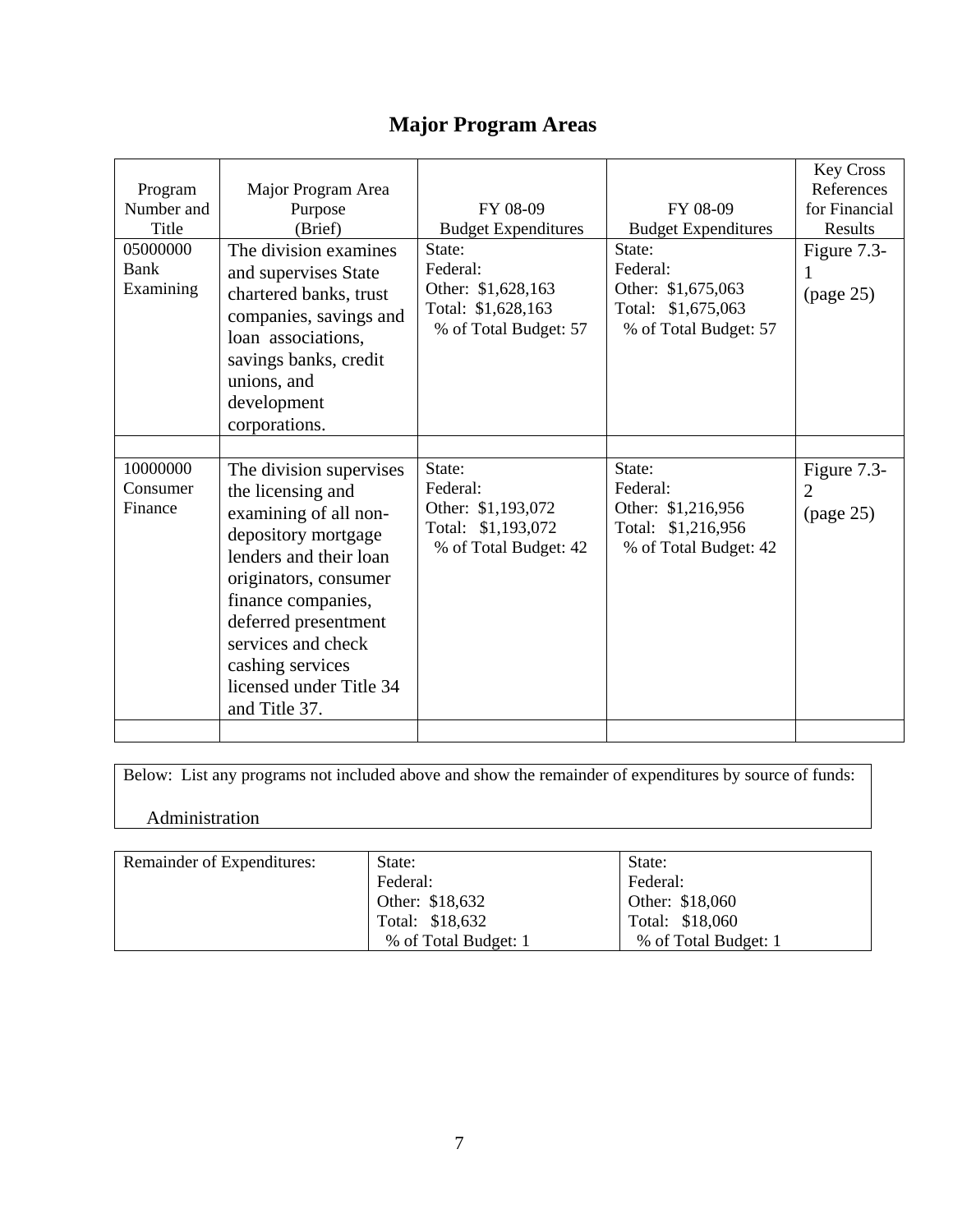#### **SENIOR LEADERSHIP, GOVERNANCE, AND SOCIAL RESPONSIBILITY**

Through monthly meetings, the State Board of Financial Institutions establishes policy, reviews applications and considers other matters coming before the Board which require action. The Chairman provides counsel, guidance and direction. The long-term direction of the agency is set by the Board at its monthly meetings. The Division Directors are responsible for the daily management of their divisions within statutory guidelines and for implementation of the Board's policies and regulations. Short-term direction, performance expectations, and organizational values for the agency are set by the Division Directors with input from senior staff members. The direction of the agency, performance expectations, and organizational values are communicated to the employees through periodic meetings. In order to set organizational priorities for improvement, senior leadership evaluates performance measures, employee feedback, customer feedback, and input from regulated institutions. Once the priorities for improvement have been set, senior leadership communicates the priorities to staff members through meetings, individual discussions, and memorandums. Within the guidelines of the agency, employees may use discretion in the performance of their jobs in order to give the employees a feeling of empowerment and to encourage innovation within the agency. New employees receive on-the-job training and attend courses to enhance their knowledge of the job. Input from employees concerning areas where additional training or learning is needed is obtained from individual and group interaction through meetings and discussions. As a result of this input, additional in-house training classes are given and employees attend training sessions offered by the Federal Deposit Insurance Corporation or similar organizations. Ethical behavior, especially as it relates to the State Ethics Act, is stressed by senior staff members when employees are hired and at periodic meetings. Senior leaders maintain fiscal, legal, and regulatory accountability through oversight by the agency's Board and through annual audits by the State Auditor's Office.

The emphasis concerning customer focus is on regulating the institutions supervised in order to provide the Board's customers (the citizens of the State of South Carolina) with a sound financial community. While the primary mission is to serve the citizens of the State of South Carolina in an efficient and effective manner, the same level of efficiency is provided to the institutions under the agency's supervision. The Board has consistently supported an open door policy that encourages effective communication between the agency and the officials of the supervised industries. The Consumer Finance Division continues to offer compliance seminars in an effort to stimulate open communication between the division and the officials of all its licensees.

Senior officials regularly review the number of examinations completed during the year and the turnaround time of the reports. The number of applications processed and time frames for processing these applications are also monitored. Officials monitor the growth of bank assets, loans, and deposits. Complaint logs, application logs, and examiner productivity logs are monitored weekly and corrective action is taken when needed.

Management periodically reviews and evaluates performance measures and utilizes employee feedback to assess the effectiveness and progress of the agency in meeting established goals and objectives. Meetings solicit examiner input for innovative ideas designed to streamline the examination process, while increasing productivity. In addition, meetings are used to solicit agency objectives and to set objective measures. Exit interviews are held when employees leave the agency, and suggestions are received from these employees concerning the improvements that could be made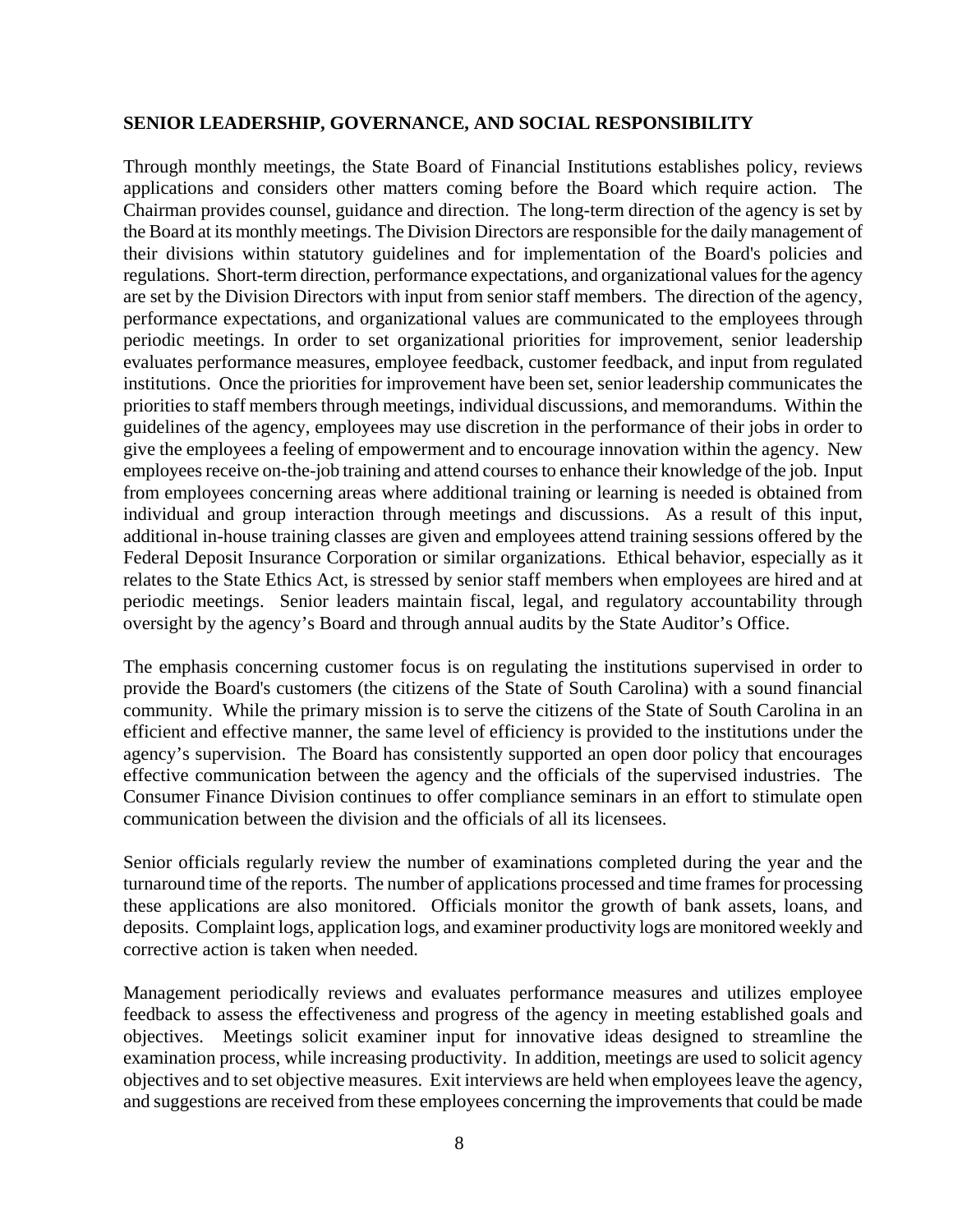in the agency. Senior officials, including the directors, use the information gathered to make changes in the agency. The commitment of the agency leaders to the organizational values is reflected in their strong work ethic and in their willingness to make changes in order to benefit the organization. By constantly evaluating their performance and the way they lead the agency, senior officials hope to improve their leadership effectiveness.

The agency addresses the current and potential impact on the public of its products and services by thoroughly reviewing applications before they are acted on by the Board and by periodically examining the institutions under its jurisdiction. Investigations of those applying for licenses are conducted through SLED background and credit checks. The impact on the community of new banks and bank branches is also studied. Examinations of depository institutions under the agency's jurisdiction are conducted periodically to assess the safety and soundness of the institutions. This is done to ensure that citizens of the state have a safe and stable financial environment in which to conduct business and to ensure that laws and regulations are being followed.

Senior leaders promote succession planning and the development of future organizational leaders through mentoring, on-the-job training, and cross training. The planning stages of employee evaluations offer senior leaders an opportunity to personally participate in succession planning. At that time and throughout the evaluation period, supervisors discuss with the employees ways in which they can improve their performance and work to their fullest potential. Steps have been taken to place examiners where their skills will be developed and utilized to their full potential. Career progression within the agency is promoted by senior leaders. This leads to a staff that is knowledgeable about all aspects of the agency and also encourages well-qualified employees to remain with the agency.

Senior leaders create an environment for performance improvement, accomplishment of strategic objectives, and innovation by ensuring that employees are aware of strategic objectives, by listening and responding to agency employees and customers, and by encouraging employees to be innovative and make improvements whenever possible. In order to create an environment for organizational and workforce learning, employees are encouraged to identify areas where additional training is needed and to share ideas to improve existing processes. When these areas are identified, training is provided and new processes are implemented. Senior leaders communicate with and motivate the workforce by meeting periodically with staff members to encourage and motivate them and to get the employees' feedback concerning the agency.

The agency supports and strengthens the communities in which it operates by helping to ensure a safe and sound financial community. The State Treasurer attends many functions throughout the state, talking to the citizens, and supporting the communities. He attends annual meetings of the financial industry to solicit input from member institutions and to stay abreast of industry trends and changes. In addition, employee support of the community is encouraged. Employees may make payroll deductions to support agencies such as the United Way and the Good Health Appeal.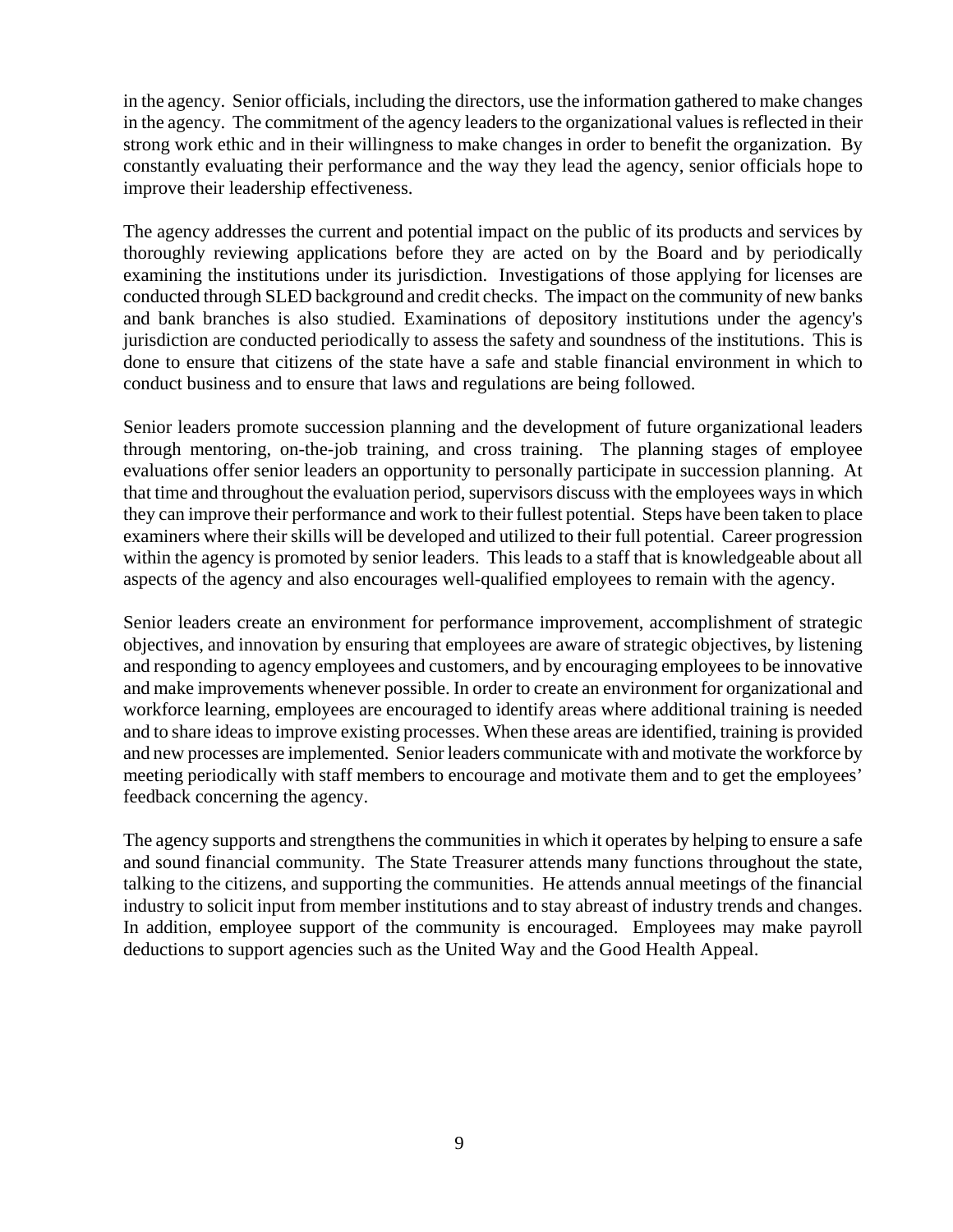## **STRATEGIC PLANNING**

Strategies and plans for the Board are developed with an emphasis on the Mission of the agency. The two division directors and senior staff members are the key participants in the planning process. The agency's strengths, weaknesses, opportunities and threats are periodically evaluated by management. Complaints and comments from the citizens of South Carolina, comments from regulated institutions, and input from financial institution associations are considered in determining the organization's strengths and weaknesses, to include shifts in technology, opportunities and threats. Technology and the regulatory environment are monitored so that strategies can be modified when changes in these areas occur. Programs and procedures are reviewed, and measures are implemented to address changes in the financial industry and the economic environment and the risks associated with those changes. Workforce capabilities are also reviewed periodically, and areas where additional training is needed are determined. Cross-training needs are evaluated so that the department will be prepared when employees are promoted or leave the agency. This provides continuity in the case of emergencies.

The Board's major strategic challenge is to maintain a competent workforce. Because of the travel required for the agency's examiners, attracting and retaining competent employees is a major challenge. This challenge is addressed in the agency's objective of maintaining a competent and welltrained staff.

As stated in the Executive Summary, the directors seek new opportunities for staff development, effective recruitment procedures, and diversity in the workforce. Major barriers consist of reduction in funding sources and competition from other employers for experienced workers. In addition, the increasing complexity of financial products requires more training and more detailed review. Management continually evaluates the strategic challenges the agency faces and alters the agency's plans accordingly. To ensure that job openings are made available to a diverse group of people, the State of South Carolina's State Jobs Link is utilized, making the vacancies immediately available for review, and the agency participates in State Job Fairs, when applicable.

Organizational continuity in emergencies is addressed through the Disaster Recovery Program. As part of the strategic planning process, senior management, including the agency's Disaster Recovery Coordinator, analyzes possible disaster threats. Plans are made for organizational continuity and contact with regulated financial institutions and Federal regulatory agencies during emergencies.

Once the strategic goals have been determined by the directors, time is allocated for senior staff members to develop plans to achieve the goals. Staff members track and report the action plans to the directors. Resources are allocated according to the number and condition of institutions and through an analysis of trends. Strategic objectives, action plans, and related performance measures are communicated to staff members through meetings and individual discussions.

Progress of the agency's action plans is measured on an ongoing basis through the tracking of the number of examinations performed, the number and type of actions presented to the Board of Financial Institutions, responses to consumer complaints, and the employee turnover rate. The information gathered is evaluated to determine if the goals of the agency are being met.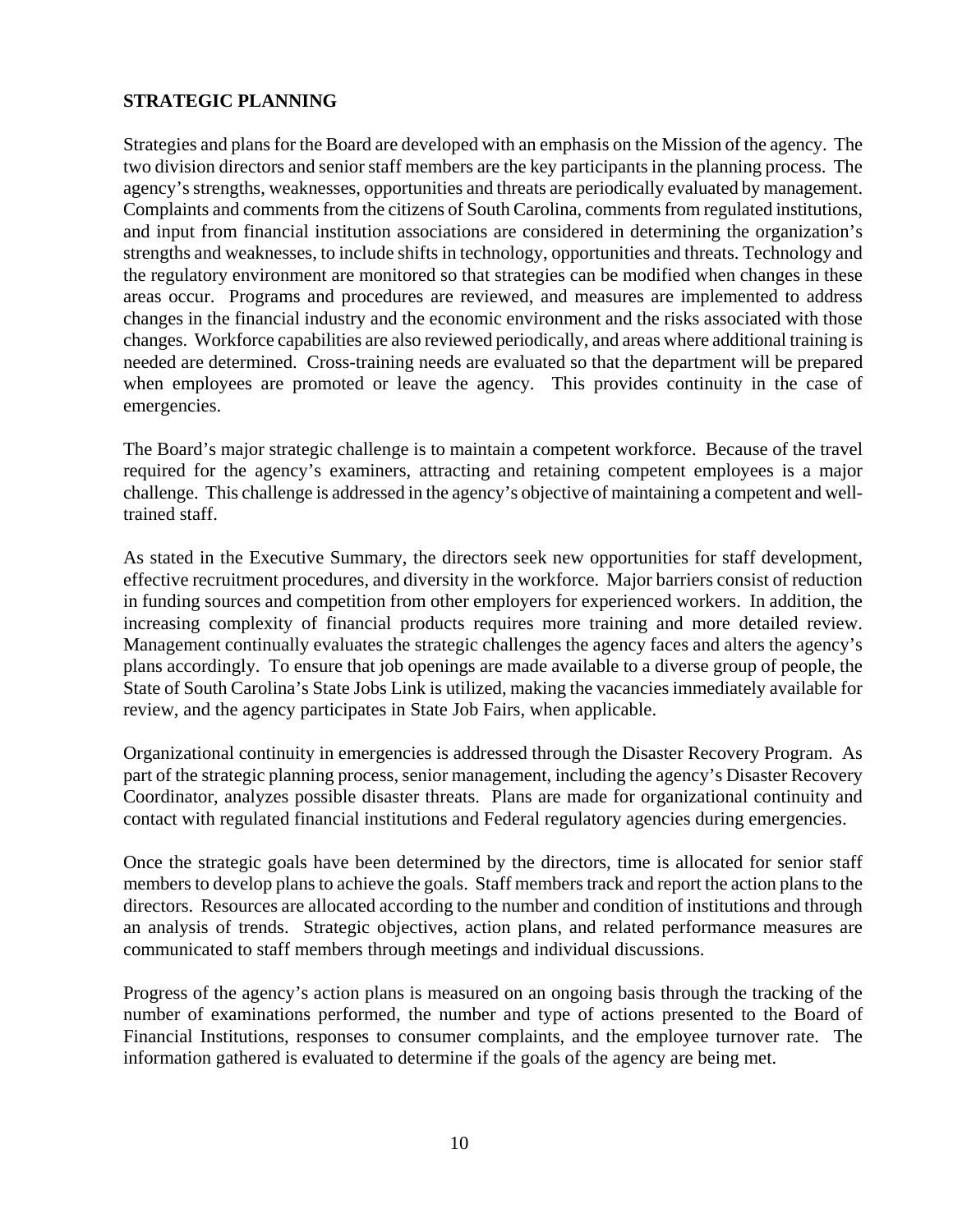The agency's strategic planning process is periodically evaluated by senior management. Each step in the process is reviewed to determine if it is effective, and improvements are made where necessary.

|                      |                              |                                           | <b>Key Cross</b>    |
|----------------------|------------------------------|-------------------------------------------|---------------------|
| Program              | <b>Supported Agency</b>      | Related FY 08-09 and beyond               | References for      |
| Number               | <b>Strategic Planning</b>    | Key Agency Action Plan/Initiative(s) and  | Performance         |
| and Title            | Goal/Objective               | Timeline for Accomplishing the Plan(s)    | <b>Measures</b>     |
| 05000000             | Monitor the safety and       | Examine State chartered financial         | Figures             |
| <b>Bank</b>          | soundness of financial       | institutions and other licensees.         | $7.1 - 11$ (page    |
| Examining            | institutions under the       |                                           | (23)                |
|                      | Board's jurisdiction.        | $T$ imeline – Continuously                | 7.2-1 (page 24)     |
| 10000000<br>Consumer |                              |                                           | $7.5 - 2$ (page 27) |
| Finance              |                              |                                           |                     |
| 05000000             | Ensure that statutory        | Perform examinations within time frames   | Figures             |
| Bank                 | responsibilities are met.    | required by law. Review and evaluate      | 7.1-11 (page        |
| Examining            |                              | applications coming before the Board.     | 23)                 |
|                      |                              |                                           | 7.2-1 (page 24)     |
| 10000000             |                              | Timeline – Continuously.                  | 7.2-2 (page 24)     |
| Consumer             |                              |                                           | 7.5-1 (page 26)     |
| Finance              |                              |                                           | 7.5-2 (page 27)     |
| 05000000             | Protect the interests of the | Examine State chartered financial         | Figures             |
| <b>Bank</b>          | citizens of South Carolina.  | institutions and other licensees. Respond | 7.1-11 (page        |
| Examining            |                              | to consumer complaints.                   | 23)                 |
|                      |                              |                                           | 7.2-1 (page 24)     |
| 10000000             |                              | Timeline – Continuously.                  | 7.5-2 (page 27)     |
| Consumer             |                              |                                           | 7.5-3 (page 27)     |
| Finance              |                              |                                           |                     |
| 05000000             | Maintain a competent and     | Hire and retain highly qualified, diverse | Figure $7.4-1$      |
| Bank<br>Examining    | well-trained staff.          | employees, and provide adequate           | (page 26)           |
|                      |                              | training.                                 |                     |
| 10000000             |                              |                                           |                     |
| Consumer             |                              | $Timeline - Continuously$                 |                     |
| Finance              |                              |                                           |                     |

## **Strategic Planning**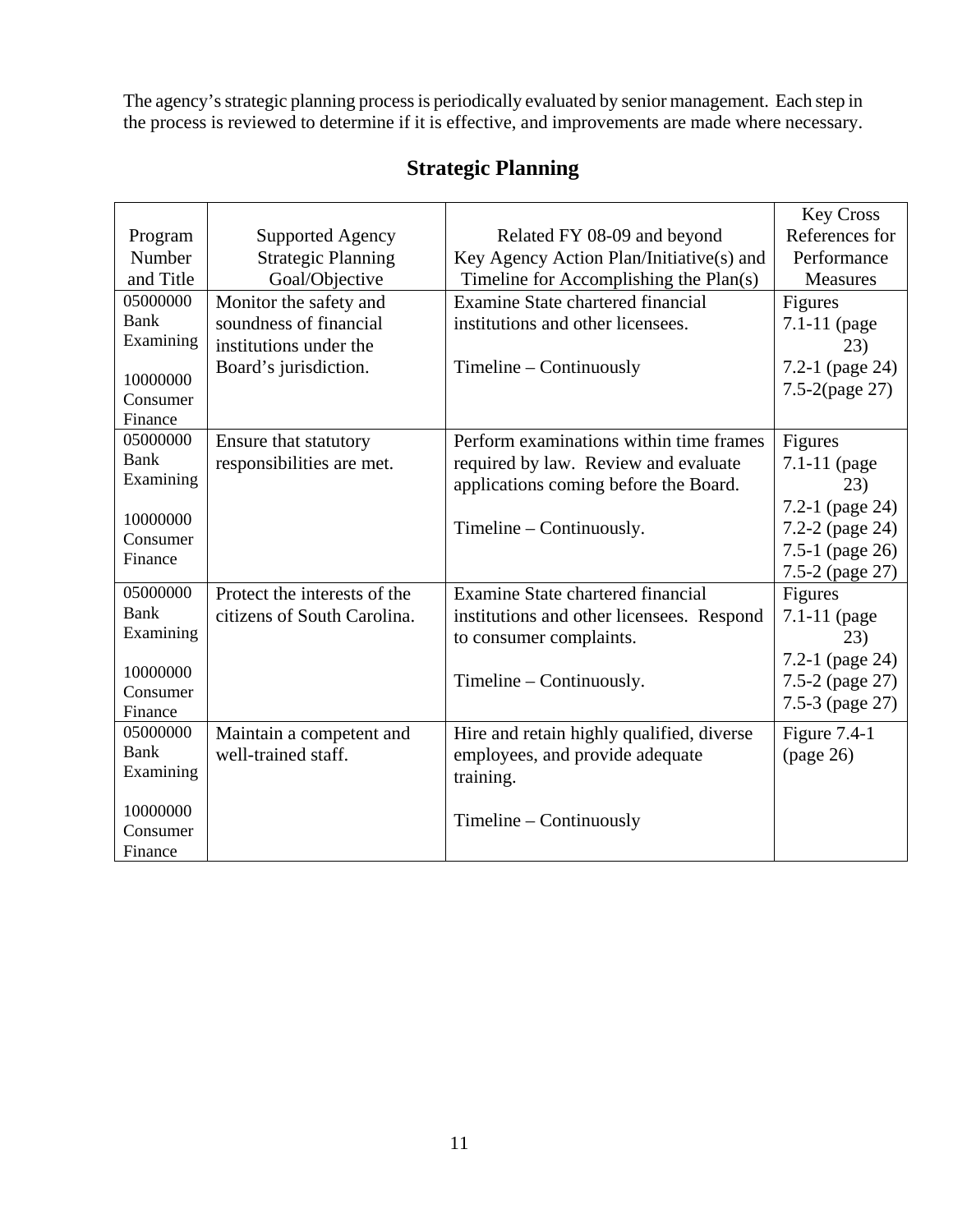#### **CUSTOMER FOCUS**

The citizens of South Carolina, the Legislature, and the Governor are the key customers of the Board of Financial Institutions. Regulated institutions are secondary customers of the Board. As a regulatory body, the agency strives to maintain the proper balance of performing its statutory responsibilities without imposing an undue burden on the institutions under its jurisdiction. The agency determines the needs of its customers by listening to and evaluating comments from its customers. The agency strives to keep its listening and learning methods current with changing customer/business needs and expectations by continually evaluating customer input. Key customer access mechanisms include feedback from citizens through the State Treasurer's public appearances, the office Web Site, and E-mail access as well as from the usual correspondence and telephone. The Board of Financial Institutions has consistently supported an open door policy that encourages effective communication between the divisions and the officials of the industries it licenses. The divisions continue to offer their services and expertise in areas of compliance in an effort to stimulate open communication between the divisions and officials of institutions under the Board's jurisdiction. Various financial institutions and associations provide valuable input and feedback on Board policies and regulations and on any issues related to their industry which might require action by the Board. Information from customers is used in the planning process to assist in determining goals for the agency. In an effort to measure customer satisfaction, the Board of Financial Institutions continuously monitors and updates its key indicators (consumer complaints and industry complaints). In addition to logging the number of complaints received, the division also monitors the nature of the complaints to detect problem areas. The agency uses this information to evaluate its service to its customers and make improvements where necessary. The agency tries to build positive relationships with the citizens of South Carolina by taking seriously all inquiries/complaints and by providing prompt responses.

#### **MEASUREMENT, ANALYSIS, AND KNOWLEDGE MANAGEMENT**

The directors and senior leaders evaluate the operations, processes, and systems of the agency in order to determine what should be measured, and they are responsible for implementing processes to monitor progress relative to strategic objectives and action plans. Data/information analysis is performed on all financial institutions in order to determine supervisory strategies throughout the organization. Areas being measured relate to the agency's strategic objectives, action plans, and mission statement. The directors monitor the key measures to assure they remain current with business needs and direction. Key comparative data and information is selected and used based on the agency's strategic objectives and whether the data measures the agency's progress towards its goals. The divisions carefully schedule examinations of financial institutions under the Board's jurisdiction in order to accomplish the objective of examining all financial institutions within the time frames required by law. In addition, off-site analysis is performed on all financial institutions in order to determine supervisory strategies. The off-site analysis enables the divisions to determine which financial institutions are in greatest need of examination and which institutions require extra consultation and direction. The directors ensure data integrity and accuracy by having the data carefully checked by staff members. The directors ensure data timeliness and availability by allocating sufficient personnel to collect and analyze the data. Organizational performance reviews are used as self-assessment tools that allow management to identify strengths and the opportunities for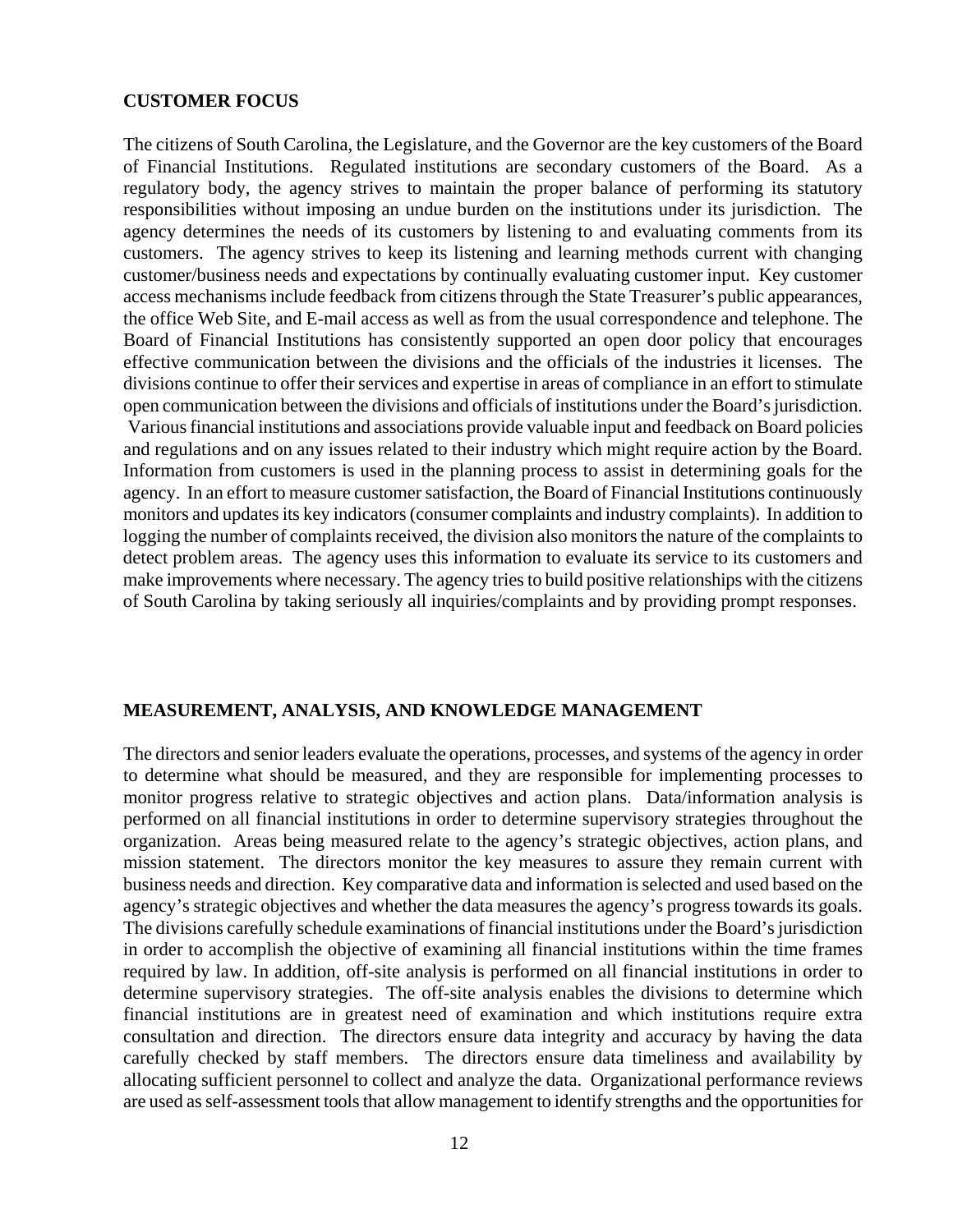improvement. Periodic meetings are held with staff members in order to collect and transfer accumulated employee knowledge and to identify and share best practices. Training sessions are held in order to maintain and update employee knowledge. This enables the divisions to reach the ultimate goal of preserving a sound State chartered financial community.

## **WORKFORCE FOCUS**

The work force is managed by the directors and supervisors and is designed to encourage and motivate employees to develop and utilize their full potential by giving them positive feedback concerning the performance of their jobs. Employees are cross trained and assignments are rotated to enable the employees to develop and utilize their full potential, aligned with the organization's objectives, strategies, and action plans. Additionally, employees may use discretion in the performance of their jobs in order to give the employees a feeling of empowerment and to encourage innovation within the agency. The directors and supervisors emphasize the importance of the organization's objectives, strategies, and action plans to promote cooperation in meeting the mission of the agency.

Periodic meetings are held with all examiners to review the examination process and to consider methods to implement a more efficient and effective examination process. Employees are encouraged to share ideas concerning the examination process with each other and with management. At the meetings, employees are encouraged to identify areas where additional training is needed. These meetings help to ensure effective communication, cooperation, and knowledge sharing among the employees.

New employees are recruited through the State of South Carolina e-recruitment system and through State job fairs. Management seeks to hire the most capable and motivated individuals from the pool of applicants. Steps are then taken to place examiners where their skills will be developed and fully utilized. Major barriers when recruiting and retaining employees are competition from other employers who can pay higher salaries and the travel required for the employees who examine the financial institutions.

Senior management assesses workforce capability and capacity needs through a monthly review of agency objectives and goals to determine whether staffing levels are sufficient to successfully deliver products and services to customers. If necessary, adjustments are made to meet varying demand levels.

Employees receive periodic evaluations, and promotional opportunities are available to those who are qualified. At the beginning of each evaluation period, a planning stage document is given to the employees. At that time and throughout the evaluation period, supervisors discuss with the employees ways in which they can improve their performance and contribute to the achievement of the agency's action plans. Senior leaders evaluate employee feedback and information from exit interviews to determine priorities for improvement.

Cross-training, mentoring, and on-the-job training all lead to the development and enhancement of organizational leadership and knowledge. Management stresses the importance of ethical practices. Effective employee development offsets possible strategic challenges and contributes to the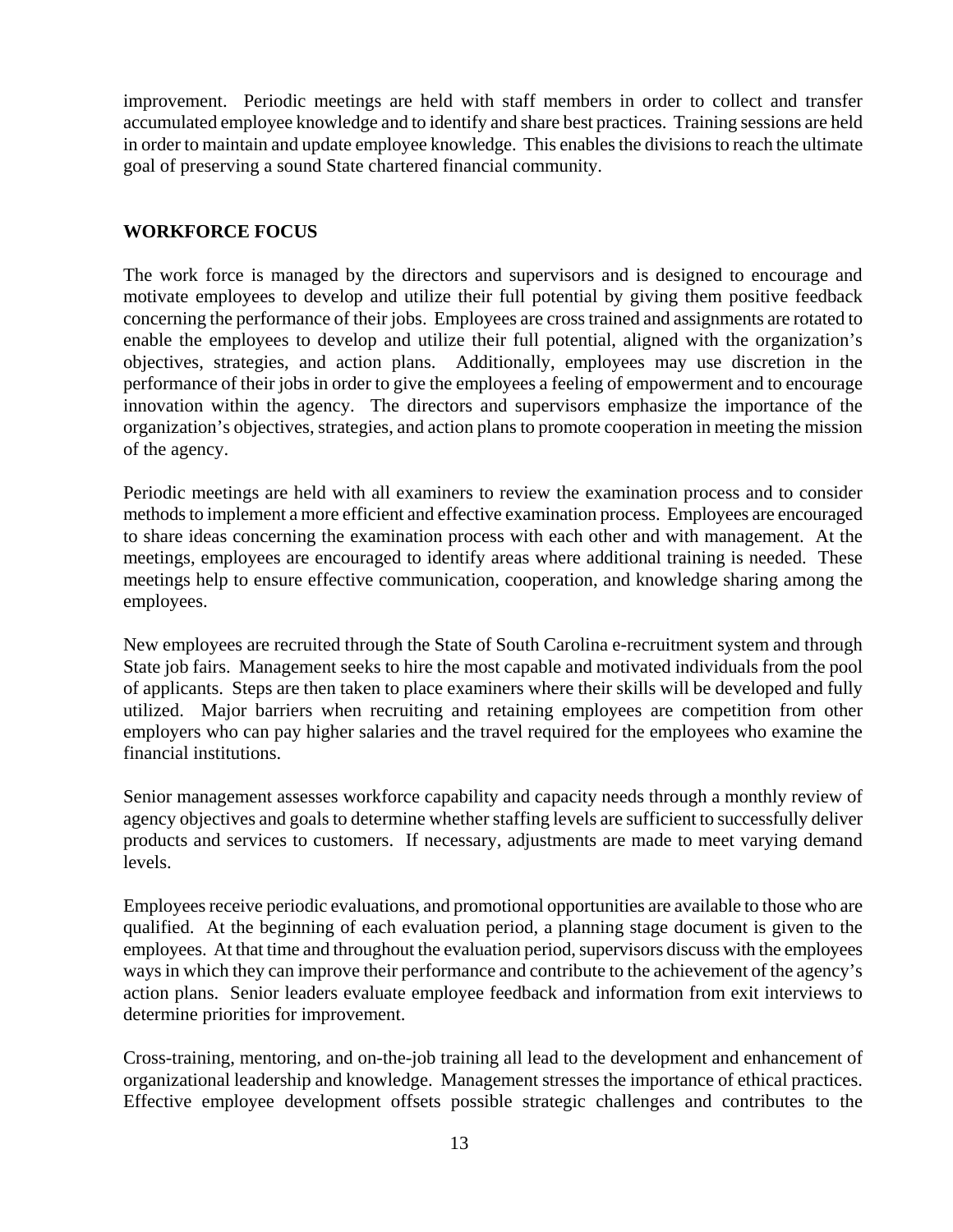achievement of the agency's action plans.

Effective employee training enables employees to be properly trained to achieve the agency's goals. Training is provided by individual instruction and through the utilization of schools which specialize in the training of financial institution examiners. Comprehensive evaluations are a structured part of all courses. Management is very supportive and encourages the implementation of new knowledge and skills, if it results in a more efficient way to achieve the agency's mission.

As stated in the Executive Summary, with the increasing complexity of financial products, more training and more detailed review are required. As such, it is essential that the agency have a well trained staff to achieve the action plans.

A key measurement tool of the effectiveness of the workforce is the employee performance management system. It is reviewed periodically throughout the year by senior management who track progress and offer suggestions and opportunities to place staff in leadership positions to help develop and motivate them to utilize their full potential.

Most assessments to determine employee well being, satisfaction, and motivation are informal. In order to assess employee well being and satisfaction, the directors and supervisors talk with employees on an informal basis to try to determine the employees' attitudes. When employees leave the agency, an exit interview is conducted to determine how those employees feel about the agency and what areas they believe could be improved.

Effective career progression and succession planning is managed through mentoring and cross training. Management realizes that the key to effective succession planning is to create a match between the agency's future needs and the needs and desires of individual employees. Employees are encouraged to learn all they can about their jobs, jobs in their career paths, and the agency as a whole.

A safe and healthy work environment is maintained by conducting periodic checks of the office space to ensure that it is safe. If employees notice areas that they believe are unsafe or unhealthy, they are encouraged to bring it to the attention of management. In case an evacuation of the building were necessary, an Emergency Action Plan is in place. Employees have been notified of the procedures for evacuation, and an Accountability Monitor has been assigned. Periodic building evacuation drills are held.

## **PROCESS MANAGEMENT**

Since the Board of Financial Institutions is a regulatory agency, its primary aim is to provide a service to the citizens of South Carolina. The agency's core competencies are its knowledge of financial institutions and the financial industry and its ability to supervise and regulate these institutions. These competencies are essential to meeting the agency's mission, which is to preserve a sound State chartered financial community and protect the borrowing public by ensuring that the state banking and consumer finance laws and regulations are followed.

All key processes correlate with the department's mission statement. These processes are constantly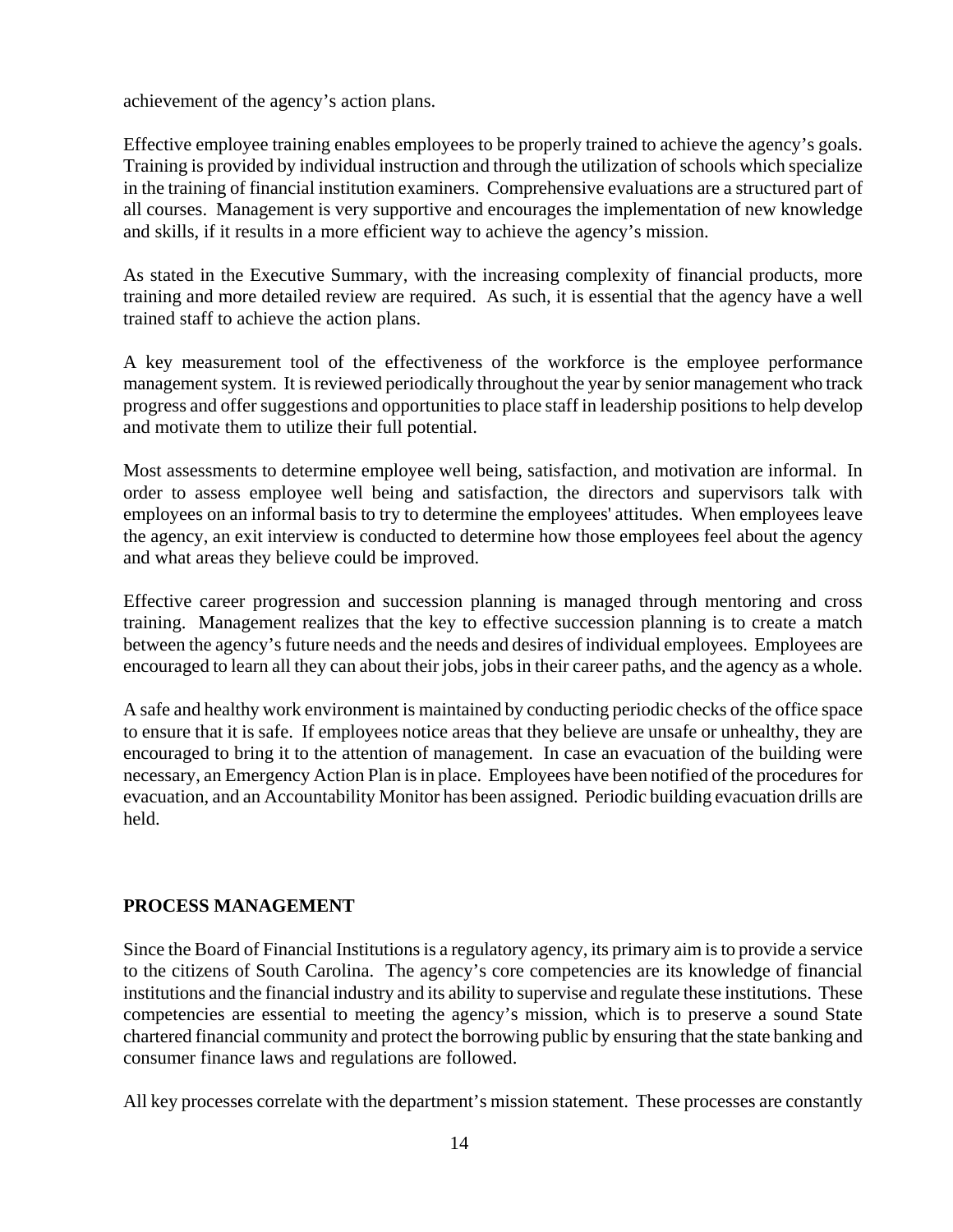reviewed to ensure that they are producing results designed to support the mission statement and strategic goals and to meet changing customer needs. The department also reviews and researches the systems of other related government agencies for processes to enhance the delivery of its services. As organizational knowledge grows and technology changes, key processes are revised to make them more efficient and effective. An example would include the implementation of the new accounting system, South Carolina Enterprise Information System (SCEIS), which has cost controls imbedded in the software.

The primary product of the agency is the examination report that is produced when financial institutions are examined. After the reports are produced by examiners, they are reviewed by office staff to ensure that they are accurate and of high quality. The reports are produced using computers and specialized computer software. Information technology needs are periodically evaluated to ensure that employees have the necessary tools and training to effectively and efficiently perform their jobs.

In order to improve future reports, examiners are informed when errors are found or changes are made. Management tracks the turnaround time of the reports in an effort to send the reports to the financial institutions and other regulators in a timely fashion. Management also keeps abreast of changes in the financial industry and relays these changes to examiners through memos and meetings. Reports and other monitoring methods provide information that is critical to the supervision of institutions under the jurisdiction of the Board. This information allows management to evaluate its product and service related processes to ensure the safety of depositors and a stable financial environment for the citizens of the state.

Based on the direction of the agency, members of senior management meet to discuss and determine the resources needed to meet current and projected budget and financial obligations, using prior year expenditures and revenues as a guide. Since the agency operates on 100% Other Funds (revenues derived from supervisory and licensing fees), supervisory and licensing trends and pending legislation must also be considered.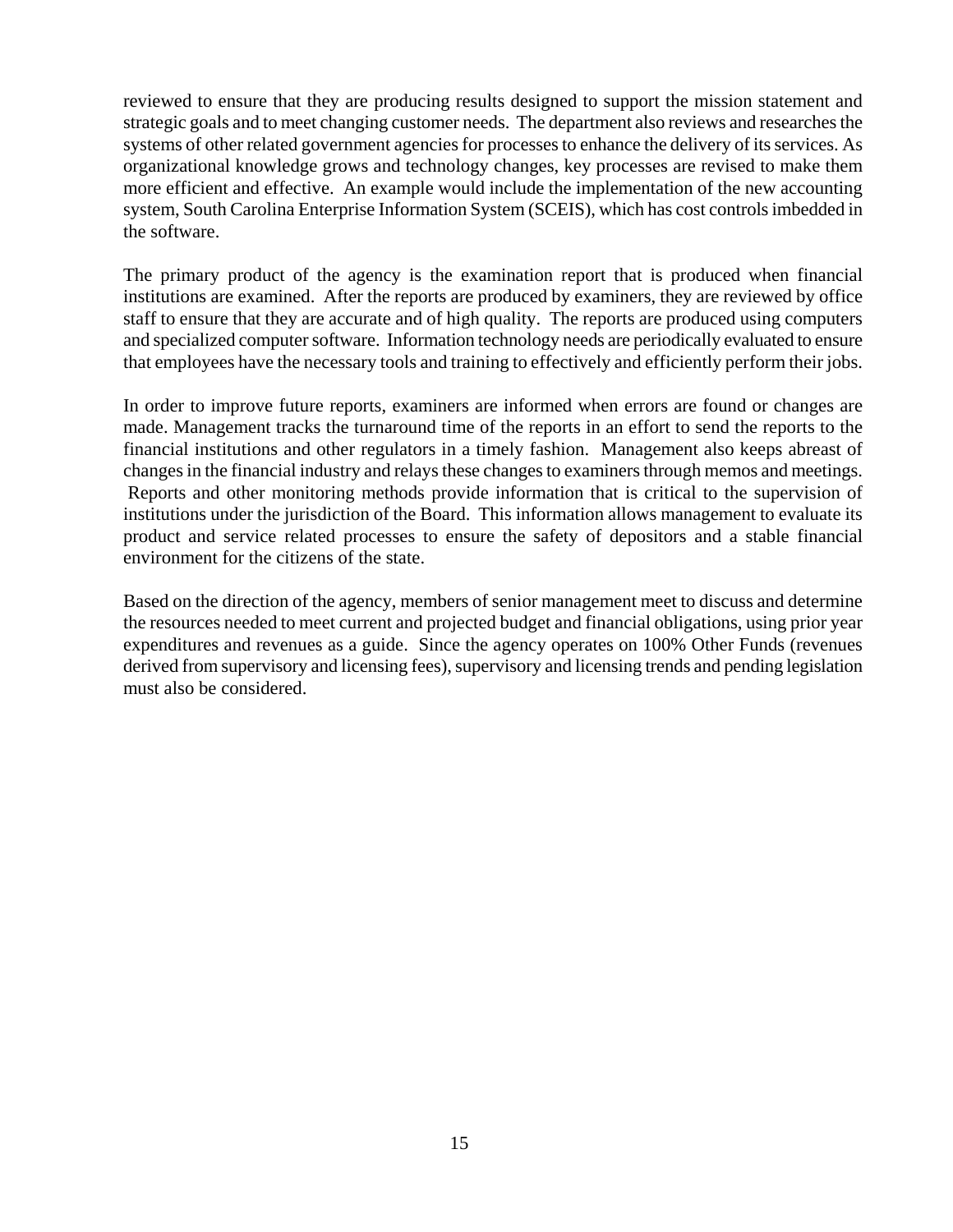## **RESULTS**

Financial institutions reporting to the Examining Division maintain their records on a calendar year basis. The Consumer Finance Division is required by statute to collect information by calendar year. For these reasons, results are reported on a calendar year basis.

Since 2004, total assets of State chartered banks have increased 26% and now total over \$35 billion. In 2009, the consumer finance industry made more than \$2.06 billion in loans to South Carolina consumers. The deferred presentment industry made an additional \$1.13 billion in short-term loans.

Applications for two bank branches, one holding company acquisition, and three bank and credit union mergers were processed. In addition, 24 banks, 1 savings and loan association, 16 credit unions, 1 trust company, and 2 development corporations were examined. The Consumer Finance Division issued 293 new licenses, examined 2,588 licensed locations and investigated and resolved 418 written consumer complaints.

Examinations, as required by law, were conducted and corrective action was taken when necessary. In-house compliance seminars and round table discussions were utilized to disseminate information regarding law changes. The Board continued to promote good health and encourage all employees to become involved with donating time and financial support to non-profit charitable organizations.

Performance data is presented in the following tables and charts.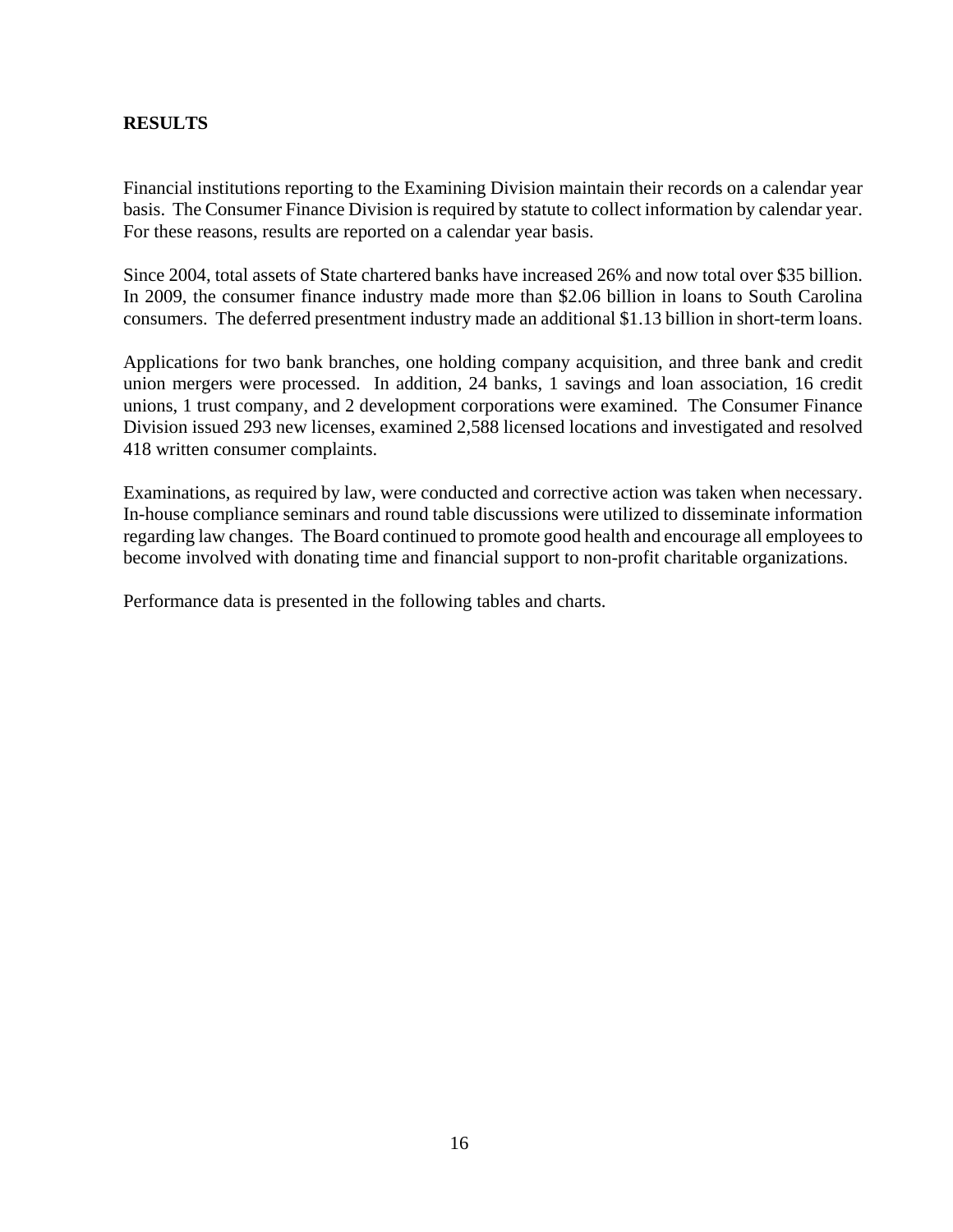## **Performance Measures:**

|                                                                                     | 2007           | 2008           | 2009             |
|-------------------------------------------------------------------------------------|----------------|----------------|------------------|
| <b>Bank Examining Division</b>                                                      |                |                |                  |
| Banks examined                                                                      | 28             | 25             | 24               |
| Savings and Loan Associations examined                                              | 1              | 1              | $\mathbf{1}$     |
| Credit Unions examined                                                              | 17             | 15             | 16               |
| <b>Trust Companies examined</b>                                                     | $\overline{2}$ | $\overline{2}$ | $\mathbf{1}$     |
| Development Corporations examined                                                   | $\overline{2}$ | $\overline{2}$ | $\overline{2}$   |
| Applications for new Banks processed                                                | $\overline{2}$ | $\overline{0}$ | $\boldsymbol{0}$ |
| Applications for Bank branches processed                                            | 33             | 16             | $\overline{2}$   |
| Application for Credit Union branches processed                                     | $\overline{2}$ | $\overline{0}$ | $\boldsymbol{0}$ |
| Applications for Holding Company acquisitions processed                             | 6              | $\overline{2}$ |                  |
| Applications for Bank and Credit Union mergers processed                            | 5              | 1              | 3                |
| <b>Consumer Finance Division</b>                                                    |                |                |                  |
| Restricted Licensees examined                                                       | 23             | 20             | 17               |
| Supervised Licensees examined                                                       | 2,146          | 1,616          | 1,556            |
| Deferred Presentment & Check Cashing companies examined                             | 1,086          | 1,065          | 1,015            |
| Applications for a Supervised License processed                                     | 315            | 202            | 216              |
| Applications for a Check Cashing License processed                                  | 168            | 145            | 77               |
| Written complaints received, investigated and brought to a<br>successful conclusion | 306            | 359            | 418              |
| Death claims verified and proper refunds given to the<br>beneficiary                | 983            | 1,200          | 1,010            |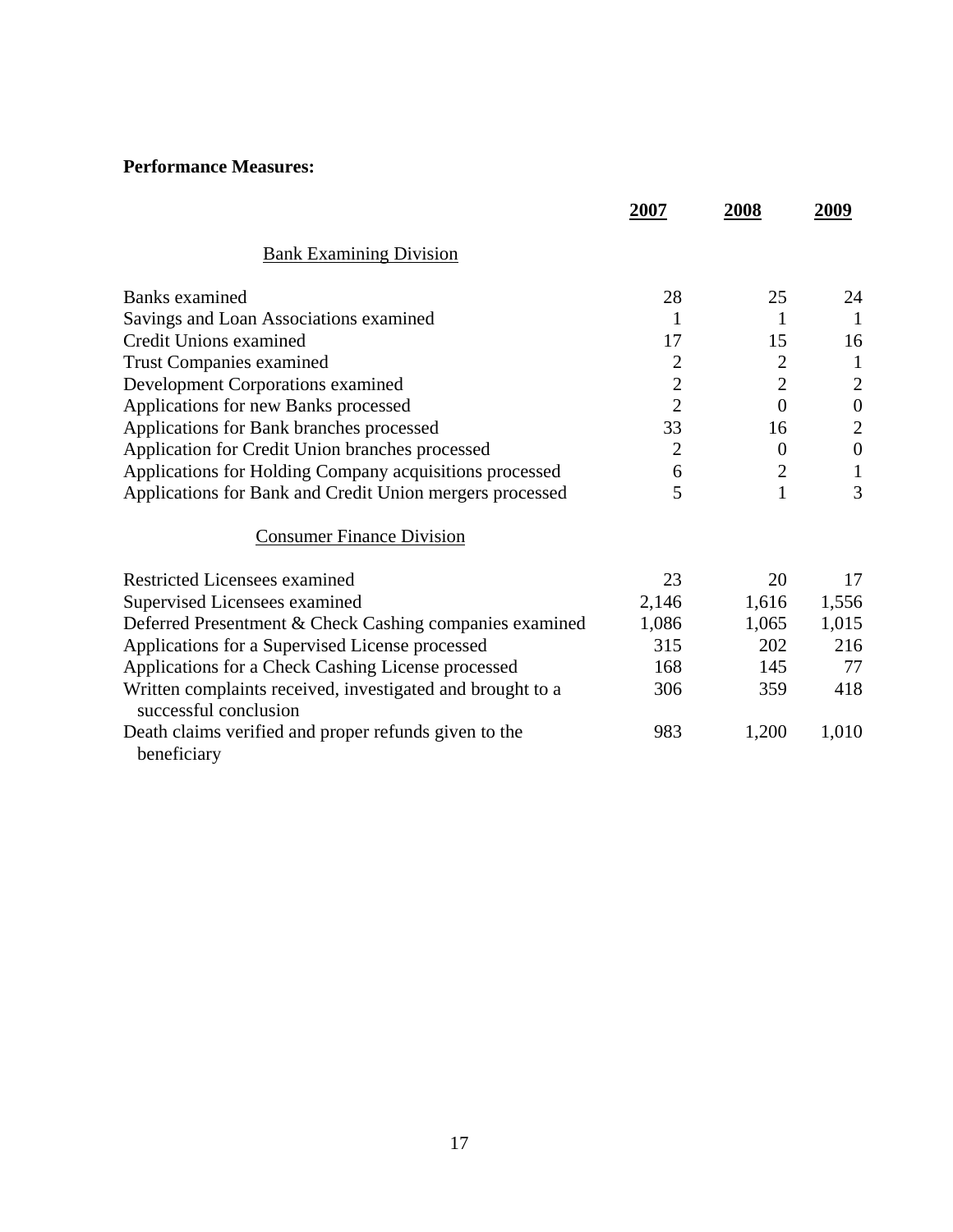## Growth of Assets and Loans for State Banks

|                                 | 12/31/04     | 12/31/09   | <b>Percent Change</b> |
|---------------------------------|--------------|------------|-----------------------|
| <b>Total Assets</b>             | 28, 292, 155 | 35,558,641 | 26%                   |
| # of banks                      | 50           | 49         | $-2\%$                |
| <b>Average Total Assets</b>     | 565,843      | 725,687    | 28%                   |
|                                 |              |            |                       |
| <b>Total Loans</b>              | 18,746,485   | 24,503,419 | 31%                   |
| # of banks                      | 50           | 49         | $-2\%$                |
| <b>Average Total Loans</b>      | 374,930      | 500,070    | 33%                   |
|                                 |              |            |                       |
| <b>Total Deposits</b>           | 19,980,152   | 29,065,166 | 45%                   |
| # of banks                      | 50           | 49         | $-2\%$                |
| <b>Average Total Deposits</b>   | 399,603      | 593,167    | 48%                   |
|                                 |              |            |                       |
| (Assets and Loans in thousands) |              |            |                       |

**Figure 7.1-1** 



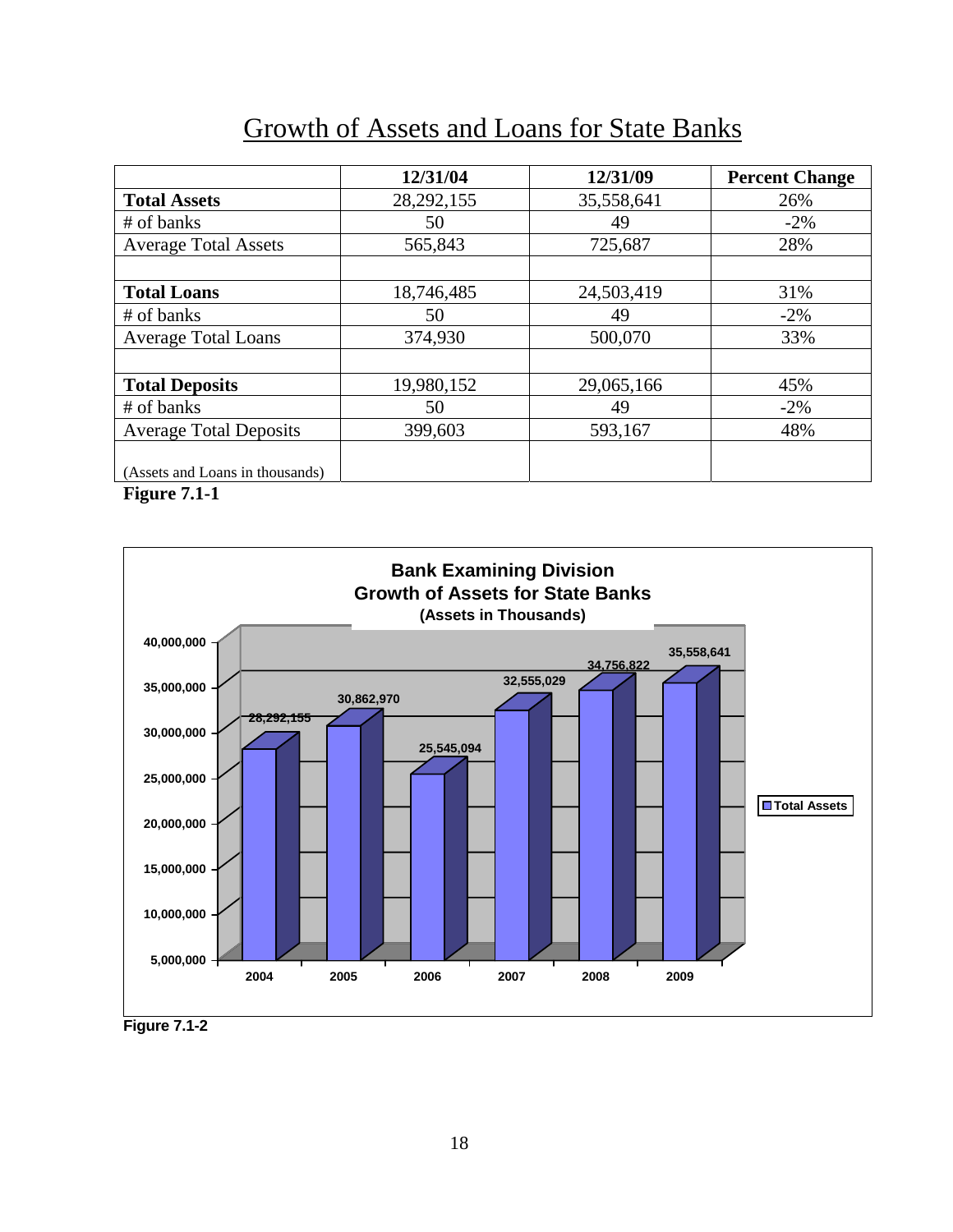





**Figure 7.1-4**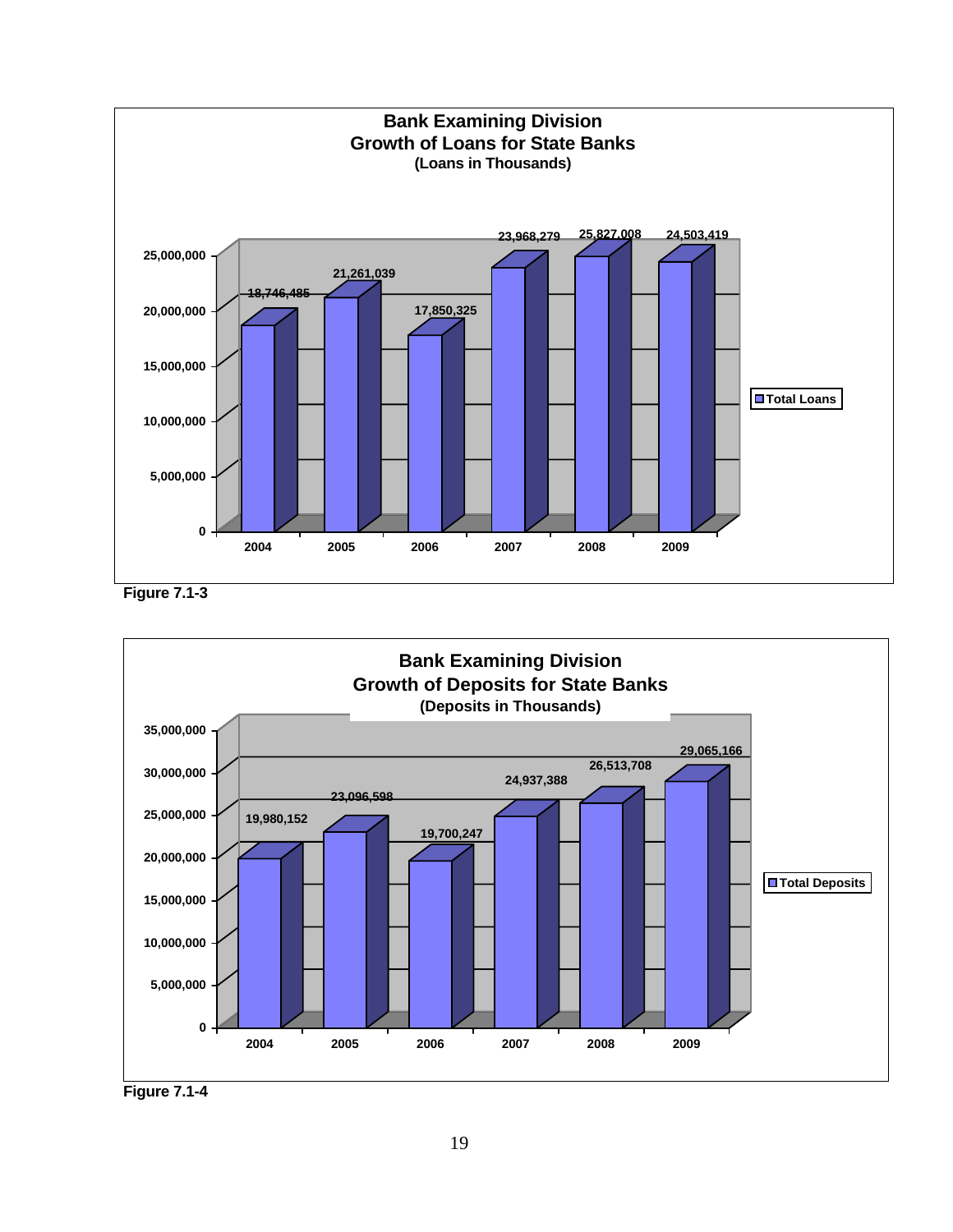

**Figure 7.1-5** 



**Figure 7.1-6**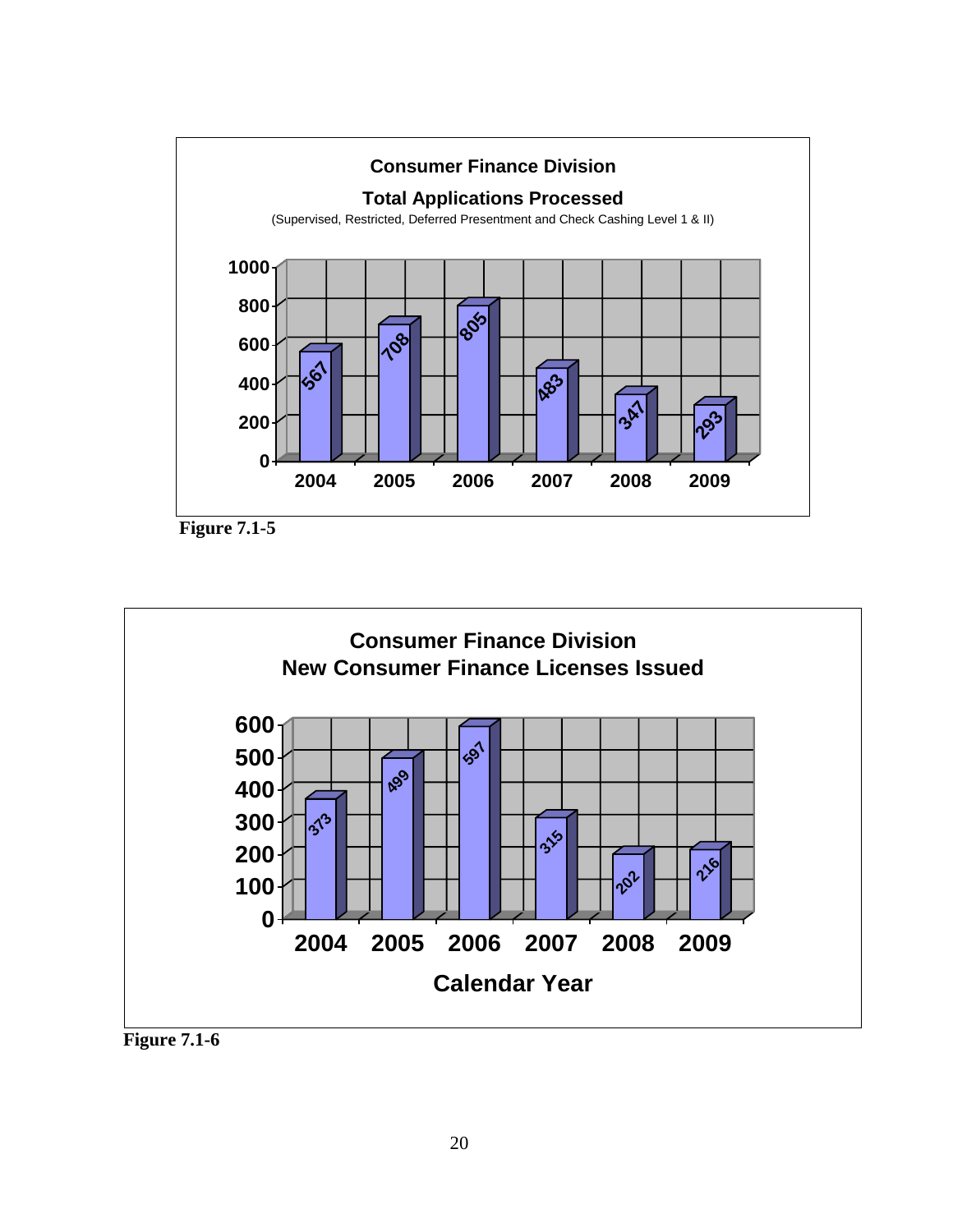





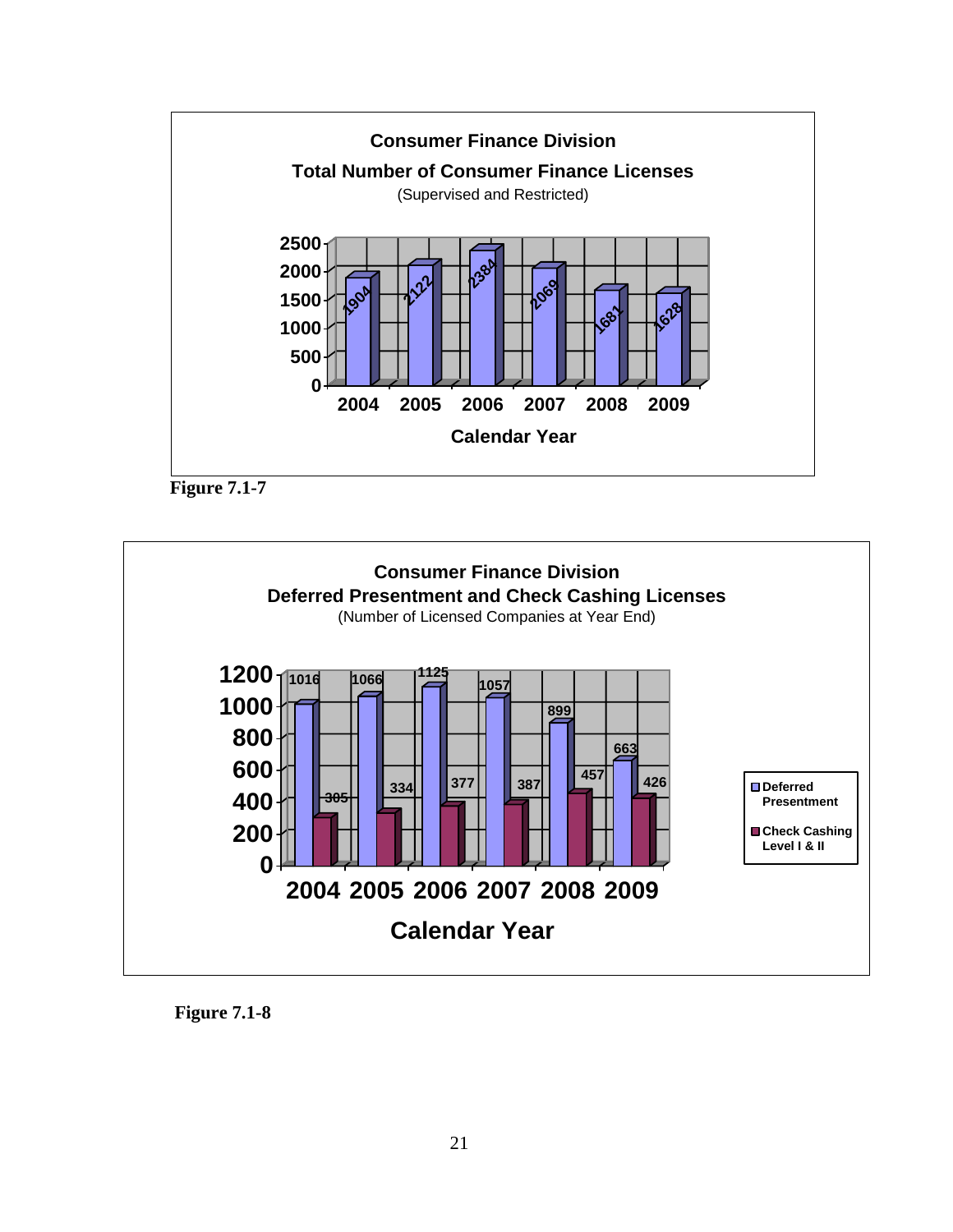





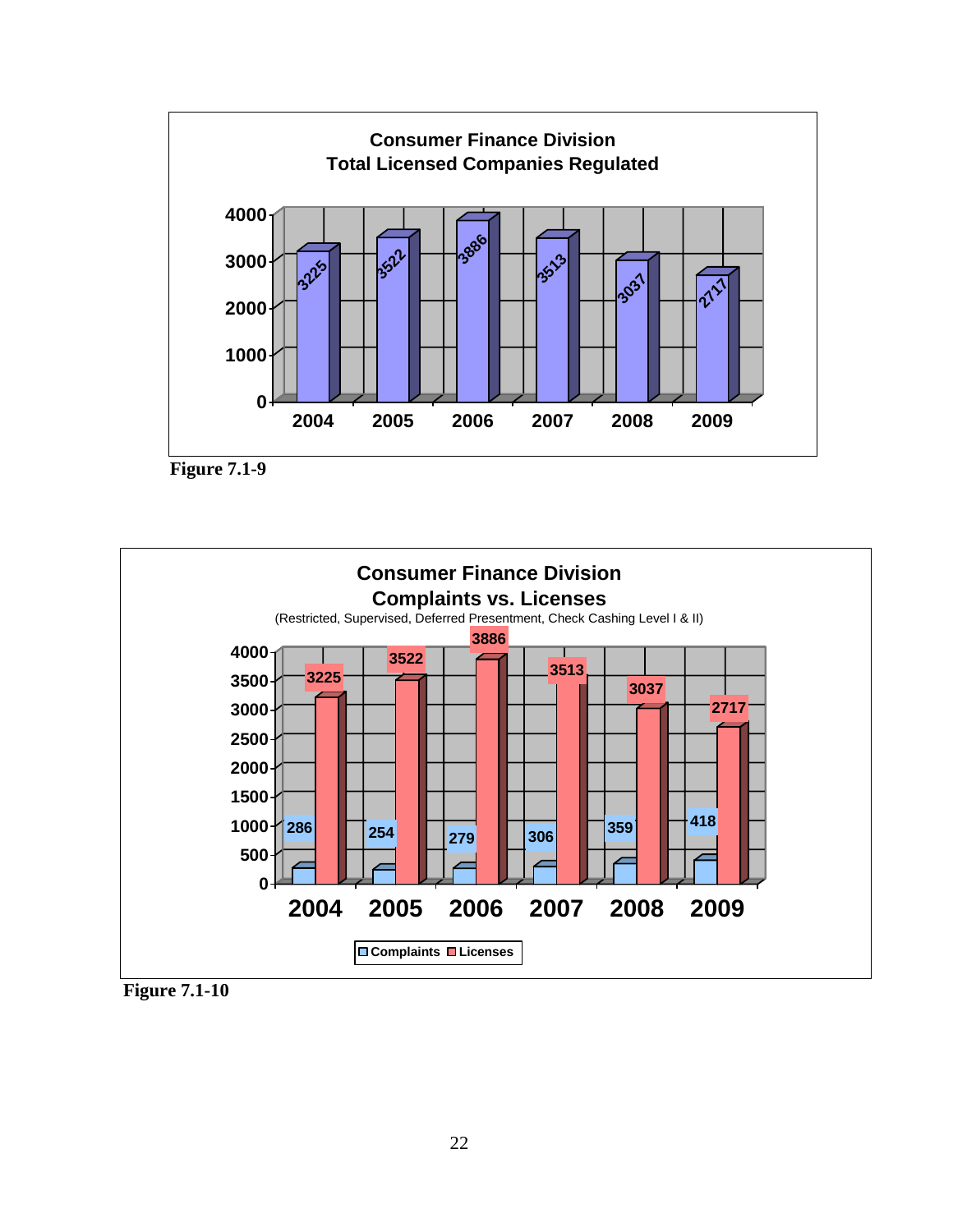





 **Figure 7.1-12**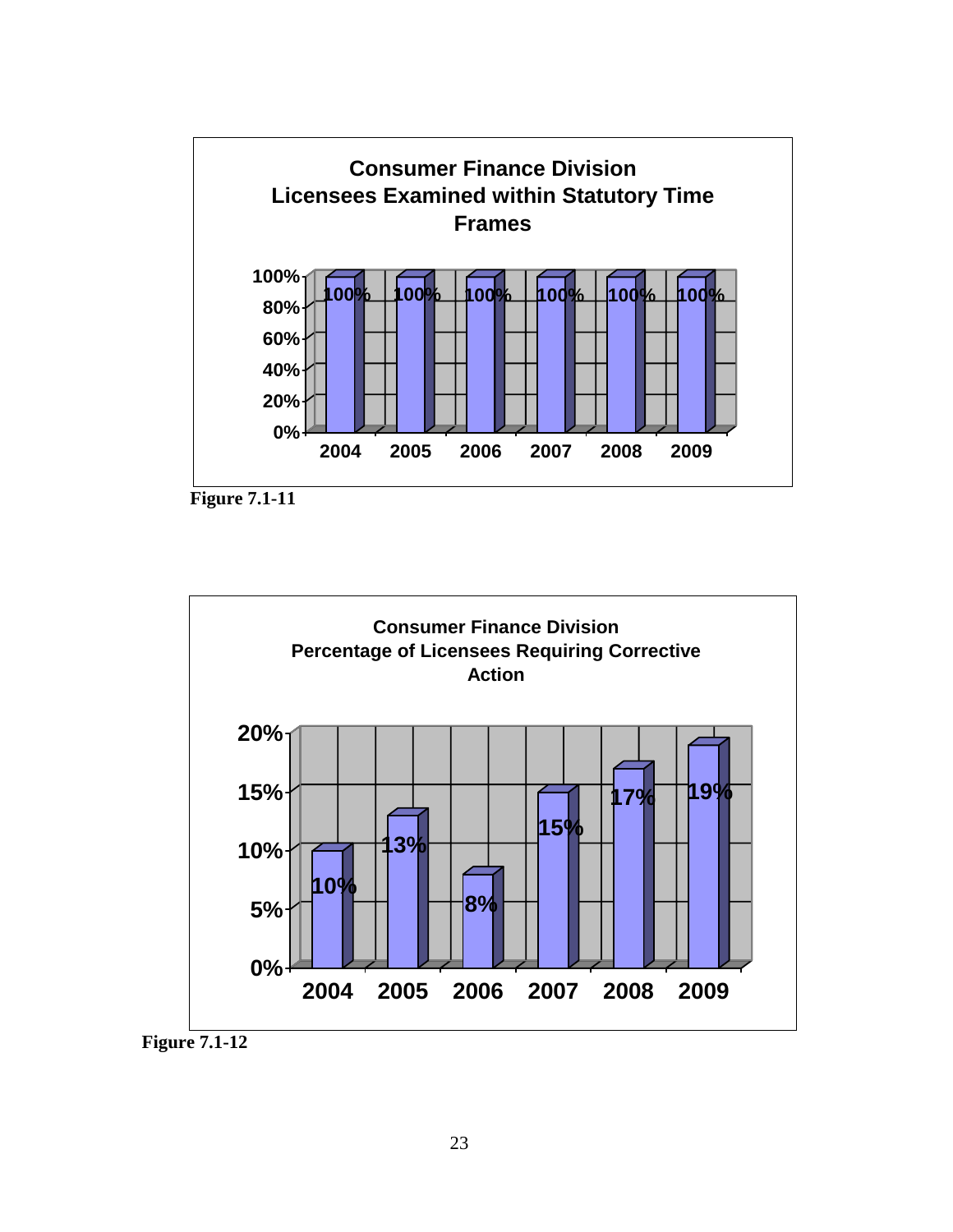

**Figure 7.2-1** 



**Figure 7.2-2**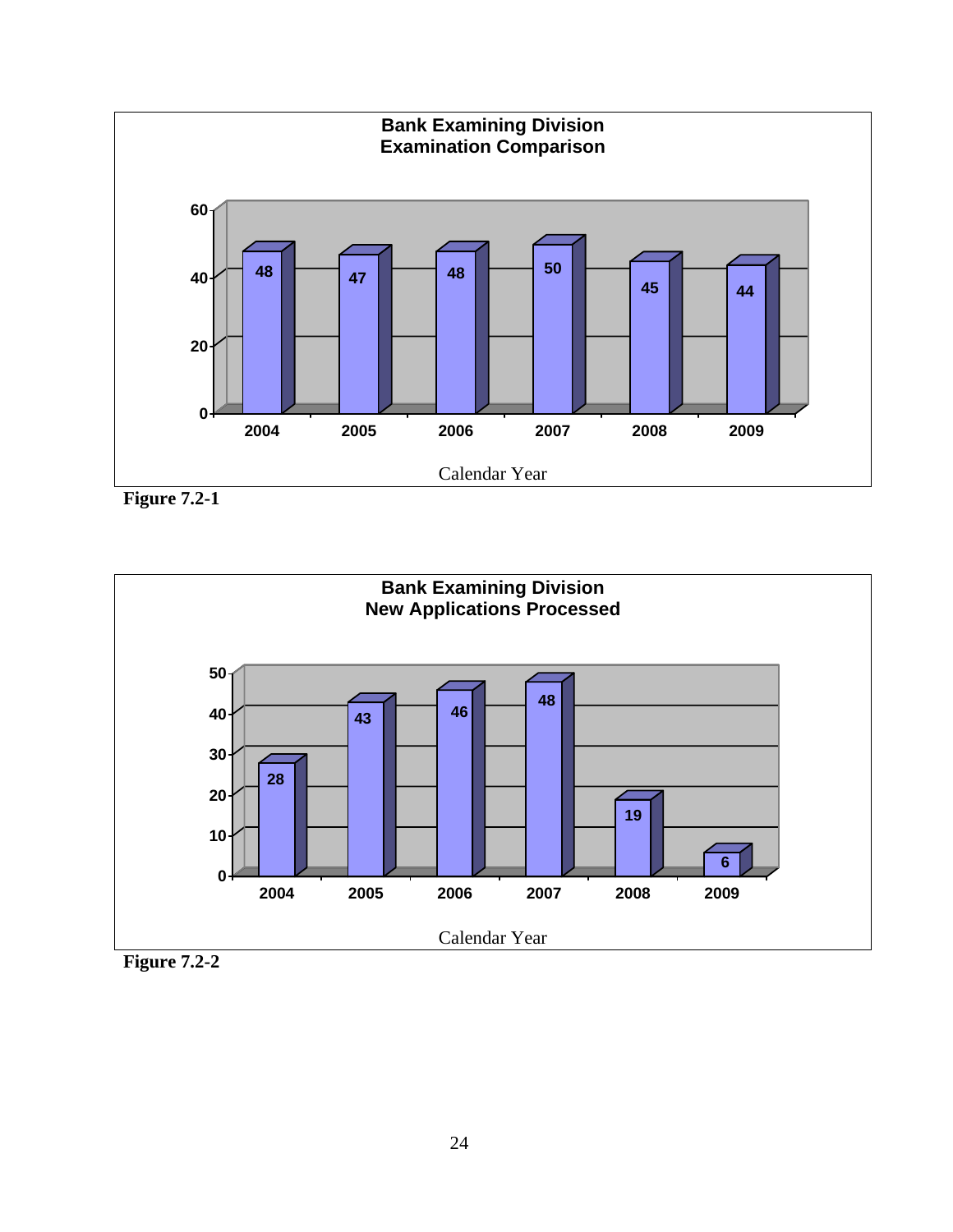

**Figure 7.3-1** 

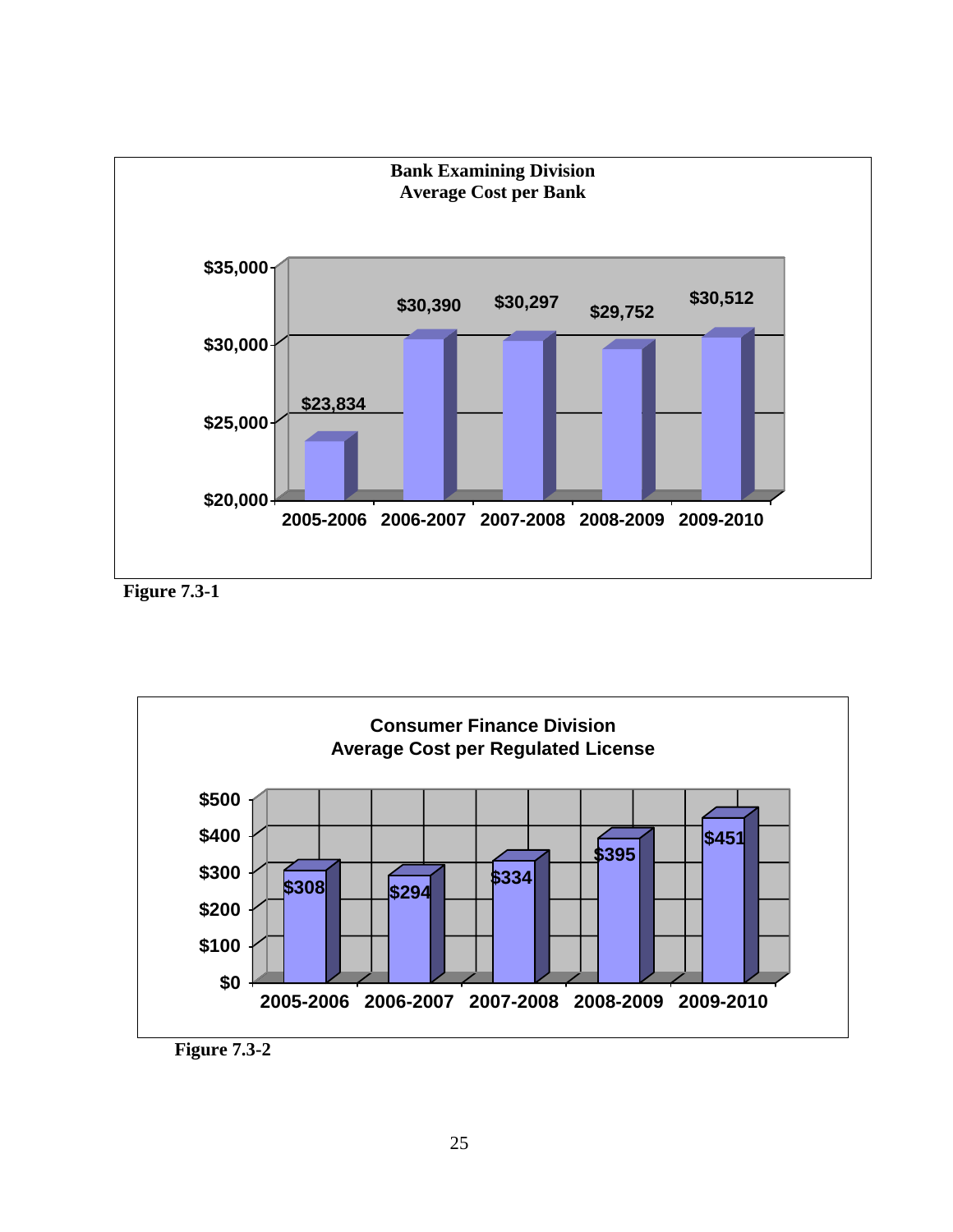





**Figure 7.5-1**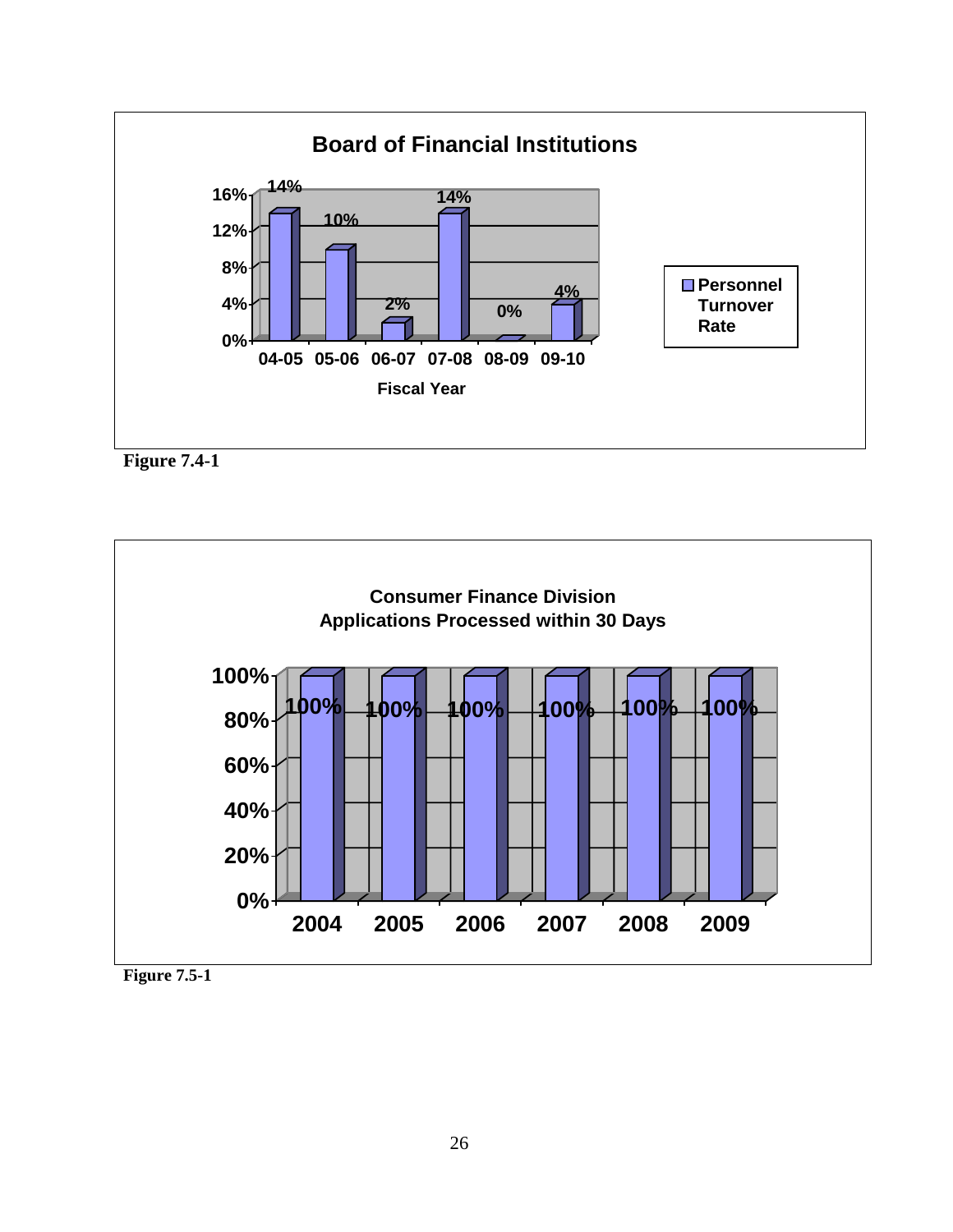





**Figure 7.5-3**